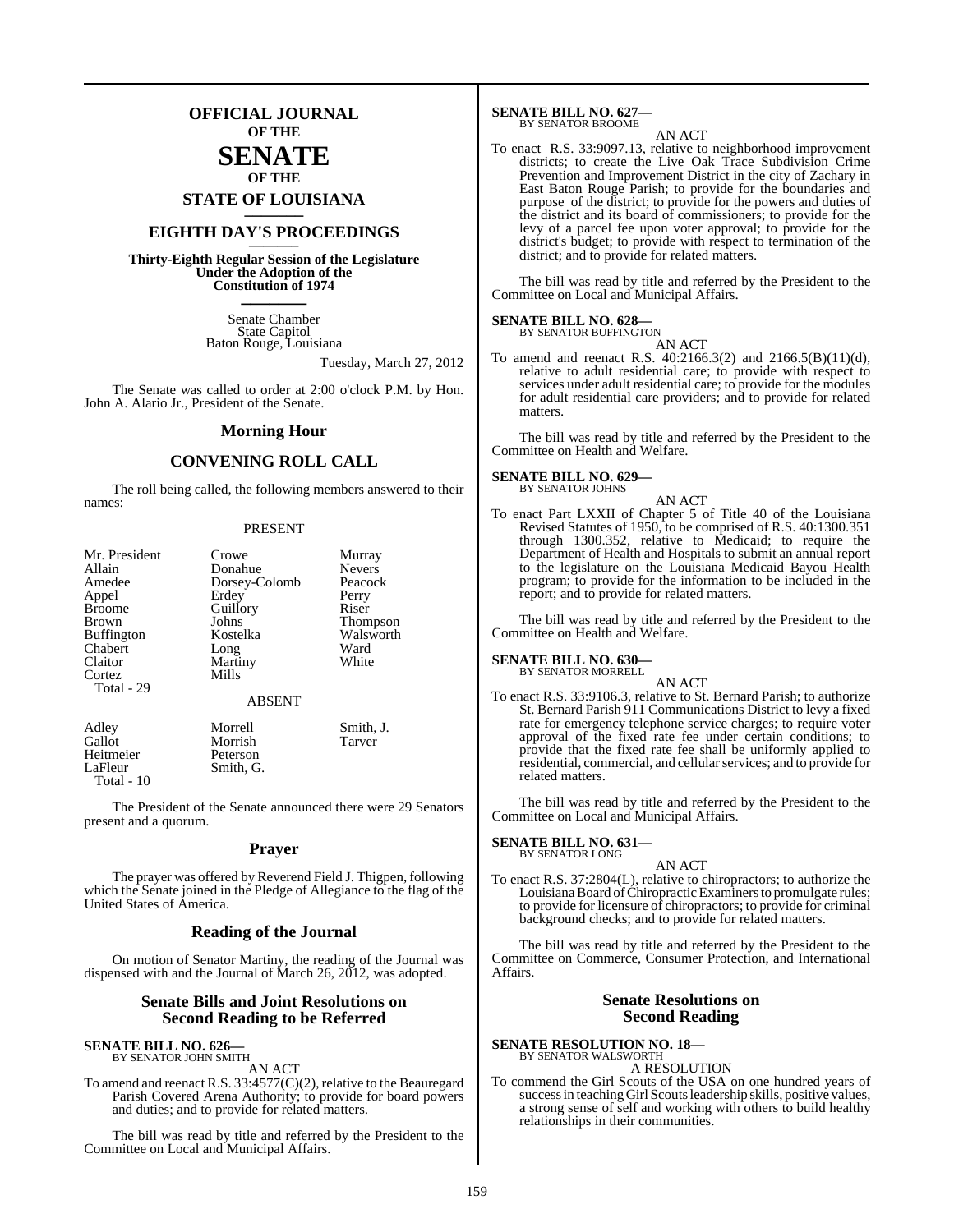On motion of Senator Walsworth the resolution was read by title and adopted.

# **SENATE RESOLUTION NO. 19—**<br>BY SENATOR BUFFINGTON

A RESOLUTION

To express the sincere and heartfelt condolences of the Senate of the Legislature of Louisiana upon the death of Fred Bell Carter Jr., teacher, coach, and mentor; a person fulfilled by his service to his God, to his family, and to his community.

On motion of Senator Buffington the resolution was read by title and adopted.

#### **SENATE RESOLUTION NO. 20—** BY SENATOR ERDEY

A RESOLUTION

To commend George Kyle Morris upon completing the requirements and earning the ranking of Eagle Scout.

On motion of Senator Erdey the resolution was read by title and adopted.

# **SENATE RESOLUTION NO. 21—** BY SENATOR THOMPSON

A RESOLUTION

To commend Susan G. Komen for the Cure and its Louisiana affiliates for improvement in the quality of life in local communities through the delivery of breast cancer education, screening, treatment, and research, and to recognize April 17, 2012, as Komen for the Cure Day at the Legislature of Louisiana.

On motion of Senator Thompson the resolution was read by title and adopted.

#### **SENATE RESOLUTION NO. 22—** BY SENATOR MILLS

A RESOLUTION

To urge and request the Department of Health and Hospitals to establish prevention of disease as a primary model of health care; to increase awareness of vitamin D deficiency and vitamin D blood testing; and to promote awareness of the potential longterm health benefits of and increased chances of cancer survival with sufficient levels of vitamin D.

The resolution was read by title and referred by the President to the Committee on Health and Welfare.

#### **SENATE RESOLUTION NO. 23—** BY SENATOR MILLS

A RESOLUTION

To commend Bernard Paul Laviolette III on attaining the rank of Eagle Scout.

On motion of Senator Mills the resolution was read by title and adopted.

#### **Senate Concurrent Resolutions on Second Reading**

**SENATE CONCURRENT RESOLUTION NO. 29—** BY SENATORS JOHN SMITH AND LONG AND REPRESENTATIVE **HOWARD** 

A CONCURRENT RESOLUTION

To commend and congratulate Robert Eugene "Bobby" Williams Jr. ofFlorien,Louisiana, upon being named asthe fifteenth honoree to be inducted into the prestigious Sabine Hall of Fame on March 27, 2012.

The concurrent resolution was read by title. Senator Thompson moved to adopt the Senate Concurrent Resolution.

# **Page 2 SENATE 8th DAY'S PROCEEDINGS**

## **ROLL CALL**

The roll was called with the following result:

Donahue

Murray

YEAS

Mr. President Crowe Nevers<br>
Allain Donahue Peacock Amedee Dorsey-Colomb Perry<br>Appel Erdey Riser Appel Erdey<br>Broome Guillory Brown Johns<br>Buffington Kostelka Buffington Kostelka Thompson<br>Chabert Martiny Walsworth Claitor Mills Ward<br>
Cortez Murray White Total - 30

Total - 0

Guillory Smith, G.<br>Johns Tarver Martiny Walsworth<br>
Mills Ward

**NAYS** 

#### ABSENT

| Adley                  | LaFleur | Morrish   |
|------------------------|---------|-----------|
| Gallot                 | Long    | Peterson  |
| Heitmeier<br>Total - 9 | Morrell | Smith. J. |

The Chair declared the Senate adopted the Senate Concurrent Resolution and ordered it sent to the House.

# **SENATE CONCURRENT RESOLUTION NO. 30—**<br>BY SENATOR CROWE AND REPRESENTATIVES CROMER AND<br>PEARSON

A CONCURRENT RESOLUTION To designate April 3, 2012, as "Slidell Ladies For Liberty Day" at the Louisiana State Capitol.

The concurrent resolution was read by title. Senator Crowe moved to adopt the Senate Concurrent Resolution.

## **ROLL CALL**

The roll was called with the following result:

#### YEAS

| Mr. President<br>Allain<br>Amedee<br>Appel<br>Broome<br>Brown<br>Buffington<br>Chabert<br>Cortez<br>Crowe<br>Total - 29 | Donahue<br>Dorsey-Colomb<br>Erdey<br>Guillory<br>Johns<br>Kostelka<br>Long<br>Martiny<br>Mills<br>Murray | Peacock<br>Perry<br>Peterson<br>Riser<br>Smith, G.<br>Tarver<br>Thompson<br>Ward<br>White |
|-------------------------------------------------------------------------------------------------------------------------|----------------------------------------------------------------------------------------------------------|-------------------------------------------------------------------------------------------|
|                                                                                                                         | <b>NAYS</b>                                                                                              |                                                                                           |
| Total - 0                                                                                                               | <b>ABSENT</b>                                                                                            |                                                                                           |
| Adley<br>Claitor<br>Gallot<br>Heitmeier                                                                                 | LaFleur<br>Morrell<br>Morrish<br><b>Nevers</b>                                                           | Smith, J.<br>Walsworth                                                                    |

Total - 10

The Chair declared the Senate adopted the Senate Concurrent Resolution and ordered it sent to the House.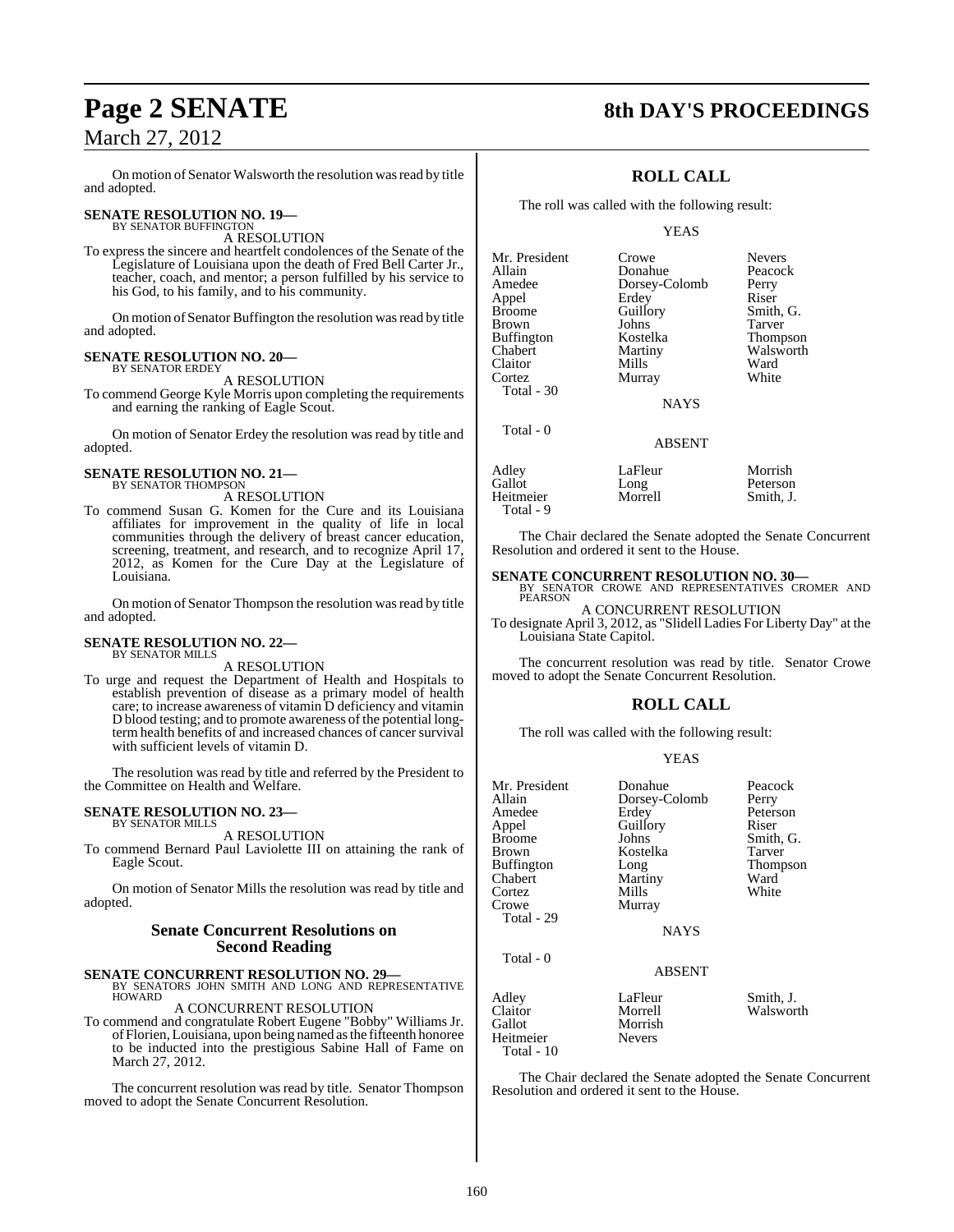# **8th DAY'S PROCEEDINGS Page 3 SENATE**

# March 27, 2012

**SENATE CONCURRENT RESOLUTION NO. 31—**<br>BY SENATORS CROWE, DONAHUE AND NEVERS AND<br>REPRESENTATIVES TIM BURNS, HOLLIS, SCHRODER AND SIMON A CONCURRENT RESOLUTION

To memorialize the Congress of the United States to urge the United States Army Corps of Engineers, New Orleans District, to follow the recommendations of the Louisiana Department of Natural Resources, office of coastal management, as to the implementation of fair and reasonable regulations on wetland habitat assessment and compensation for wetland impacts.

The resolution was read by title and referred by the President to the Committee on Natural Resources.

#### **SENATE CONCURRENT RESOLUTION NO. 32—** BY SENATOR CROWE

A CONCURRENT RESOLUTION

To designate the week of April 1-7, 2012, as "Junior Auxiliary Week" at the legislature.

The concurrent resolution was read by title. Senator Crowe moved to adopt the Senate Concurrent Resolution.

## **ROLL CALL**

The roll was called with the following result:

#### **YEAS**

| Mr. President<br>Allain<br>Amedee<br><b>Broome</b><br><b>Brown</b><br>Chabert<br>Cortez<br>Crowe<br>Donahue<br>Dorsey-Colomb<br>Total - 28<br>Total - 0 | Erdey<br>Guillory<br>Johns<br>Kostelka<br>Long<br>Martiny<br>Mills<br>Murray<br><b>Nevers</b><br>Peacock<br>NAYS<br><b>ABSENT</b> | Perry<br>Riser<br>Smith, G.<br>Tarver<br><b>Thompson</b><br>Walsworth<br>Ward<br>White |
|---------------------------------------------------------------------------------------------------------------------------------------------------------|-----------------------------------------------------------------------------------------------------------------------------------|----------------------------------------------------------------------------------------|
|                                                                                                                                                         |                                                                                                                                   |                                                                                        |
| Adley<br>Appel<br><b>Buffington</b><br>Claitor                                                                                                          | Gallot<br>Heitmeier<br>LaFleur<br>Morrell                                                                                         | Morrish<br>Peterson<br>Smith, J.                                                       |

The Chair declared the Senate adopted the Senate Concurrent Resolution and ordered it sent to the House.

Total - 11

**SENATE CONCURRENT RESOLUTION NO. 33—**<br>BY SENATORS BROWN, AMEDEE AND GARY SMITH AND<br>REPRESENTATIVES GAINES, PRICE AND SCHEXNAYDER A CONCURRENT RESOLUTION

To express the sincere condolences of the Legislature of Louisiana upon the death of Reverend Lucien R. Garrett Sr.

The concurrent resolution was read by title. Senator Brown moved to adopt the Senate Concurrent Resolution.

## **ROLL CALL**

The roll was called with the following result:

#### **YEAS**

| Mr. President | Donahue       | Peacock   |
|---------------|---------------|-----------|
| Allain        | Dorsey-Colomb | Perry     |
| Amedee        | Erdey         | Peterson  |
| Appel         | Guillory      | Riser     |
| <b>Broome</b> | Johns         | Smith, G. |

| <b>Brown</b>      | Kostelka      | Tarver          |
|-------------------|---------------|-----------------|
| Chabert           | Long          | <b>Thompson</b> |
| Claitor           | Martiny       | Walsworth       |
| Cortez            | Mills         | Ward            |
| Crowe             | Murray        | White           |
| Total - 30        |               |                 |
|                   | <b>NAYS</b>   |                 |
| Total - 0         |               |                 |
|                   | <b>ABSENT</b> |                 |
| Adley             | Heitmeier     | Morrish         |
| <b>Buffington</b> | LaFleur       | <b>Nevers</b>   |
| Gallot            | Morrell       | Smith, J.       |

Total - 9

Total - 9

The Chair declared the Senate adopted the Senate Concurrent Resolution and ordered it sent to the House.

#### **SENATE CONCURRENT RESOLUTION NO. 34—** BY SENATOR CLAITOR

A CONCURRENT RESOLUTION To commend Kenny Almond on being inducted into the Louisiana High School Basketball Coaches Association Hall of Fame.

The concurrent resolution was read by title. Senator Claitor moved to adopt the Senate Concurrent Resolution.

#### **ROLL CALL**

The roll was called with the following result:

#### YEAS

| Murray          |
|-----------------|
| Peacock         |
| Perry           |
| Peterson        |
| Riser           |
|                 |
| Smith, G.       |
| Tarver          |
| <b>Thompson</b> |
| Walsworth       |
| White           |
|                 |
|                 |
|                 |
|                 |
| <b>Nevers</b>   |
| Smith, J.       |
| Ward            |
|                 |

The Chair declared the Senate adopted the Senate Concurrent Resolution and ordered it sent to the House.

#### **SENATE CONCURRENT RESOLUTION NO. 35—** BY SENATOR BROWN

A CONCURRENT RESOLUTION

To urge and request the Department of Transportation and Development to study the feasibility and costs of providing adequate lighting and needed maintenance to bridges on the state highway system over the Mississippi River and the grounds on which such bridges sit.

The resolution was read by title and referred by the President to the Committee on Transportation, Highways and Public Works.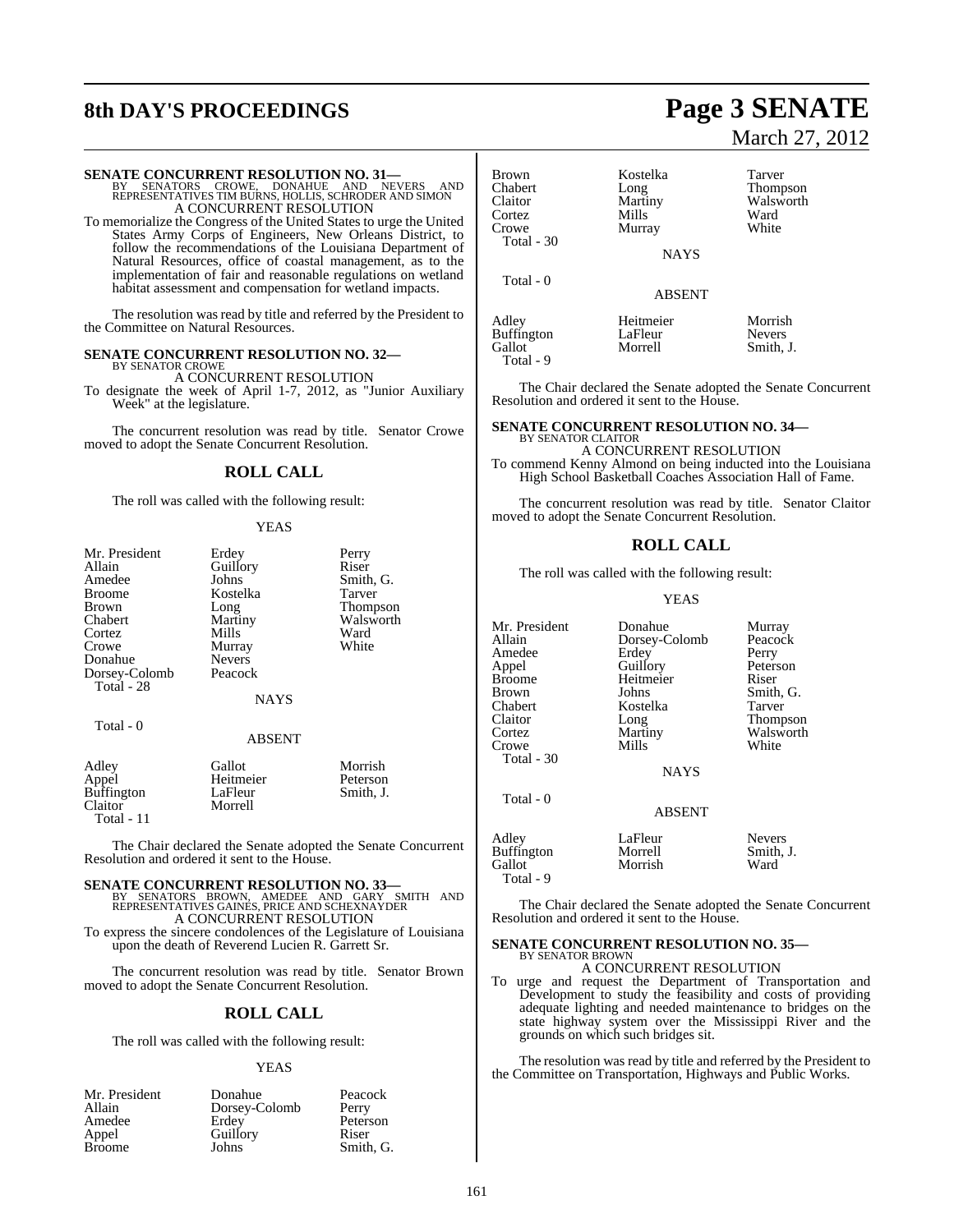# **Page 4 SENATE 8th DAY'S PROCEEDINGS**

## March 27, 2012

#### **SENATE CONCURRENT RESOLUTION NO. 36—**

BY SENATOR DORSEY-COLOMB A CONCURRENT RESOLUTION

To urge and request the Louisiana State Law Institute to study inclusion of the Uniform Adult Guardianship and Protective Proceedings Jurisdiction Act (UAGPPJA) in Louisiana law.

The resolution was read by title and referred by the President to the Committee on Judiciary A.

# **SENATE CONCURRENT RESOLUTION NO. 37—** BY SENATOR MORRELL

A CONCURRENT RESOLUTION

To urge and request the Department of Health and Hospitals to consider the request of the Vietnamese Initiatives in Economic Training and the Asian Chamber of Commerce of Louisiana for the department to grant a license to operate a nursing facility to an entity that is owned and operated by an Asian-American with experience in long-term elderly care.

The resolution was read by title and referred by the President to the Committee on Health and Welfare.

#### **SENATE CONCURRENT RESOLUTION NO. 38—** BY SENATOR ADLEY

A CONCURRENT RESOLUTION

To urge and request the Department of Transportation and Development to study the feasibility of authorizing the collection of tolls to complete I-49 South.

The resolution was read by title and referred by the President to the Committee on Transportation, Highways and Public Works.

#### **SENATE CONCURRENT RESOLUTION NO. 39—** BY SENATOR RISER

A CONCURRENT RESOLUTION

To urge and request the Department of Public Safety and Corrections to study inclusion of a concealed handgun permit number on a Louisiana driver's license.

The resolution was read by title and referred by the President to the Committee on Judiciary C.

#### **Message from the House**

#### **ASKING CONCURRENCE IN HOUSE BILLS AND JOINT RESOLUTIONS**

March 26, 2012

To the Honorable President and Members of the Senate:

I am directed to inform your honorable body that the House of Representatives has finally passed and asks your concurrence in the following House Bills and Joint Resolutions:

| <b>HB NO. 81</b> | <b>HB NO. 133</b> | <b>HB NO. 162</b> |
|------------------|-------------------|-------------------|
|                  |                   |                   |

HB NO. 508 HB NO. 660

Respectfully submitted, ALFRED W. SPEER Clerk of the House of Representatives

#### **House Bills and Joint Resolutions on First Reading**

**HOUSE BILL NO. 81—** BY REPRESENTATIVE LIGI

AN ACT

To amend and reenact R.S. 32:1253(A)(2), relative to the Louisiana Motor Vehicle Commission; to provide for membership; and to provide for related matters.

The bill was read by title and placed on the Calendar for a second reading.

HOUSE BILL NO. 133-<br>BY REPRESENTATIVES ARMES, ADAMS, ANDERS, ARNOLD, BILLIOT, STUART BISHOP, WESLEY BISHOP, BROADWATER, BROWN, BURFORD, HENRY BURNS, GARNESL, CHAMPAGNE, CHANEY, COX, CROMER, EDWARDS, GAINES, GAROFALO, GISCL AN ACT

To enact R.S. 32:412(K) and R.S. 40:1321(K), relative to driver's licenses and special identification cards; to authorize the designation of "VETERAN" on drivers' licenses and special identification cards; to provide for rules; and to provide for related matters.

The bill was read by title and placed on the Calendar for a second reading.

# **HOUSE BILL NO. 162—** BY REPRESENTATIVE GISCLAIR

AN ACT

To amend and reenact R.S. 32:301, relative to motor vehicles; to provide that lighted lamps are required to be used while driving through a tunnel; and to provide for related matters.

The bill was read by title and placed on the Calendar for a second reading.

#### **HOUSE BILL NO. 508—**

BY REPRESENTATIVE PONTI AN ACT

To enact R.S. 6:1083(24) and 1086(D), relative to residential mortgages; to define "regularly engaged"; to exempt from licensure as a mortgage loan originator or a mortgage broker or lender those persons not regularly engaged in residential mortgage lending; to provide for an effective date; and to provide for related matters.

The bill was read by title and placed on the Calendar for a second reading.

#### **HOUSE BILL NO. 660—**

BY REPRESENTATIVE STUART BISHOP AN ACT

To enact Subpart C of Part VIII of Chapter 1 of Title 51 of the Louisiana Revised Statutes of 1950, to be comprised of R.S. 51:391, relative to solicitations; to prohibit solicitations with misleading governmental appearances; to provide for a disclaimer; to provide for a civil penalty; to provide for a remedy; and to provide for related matters.

The bill was read by title and placed on the Calendar for a second reading.

#### **House Bills and Joint Resolutions on Second Reading**

# **HOUSE BILL NO. 8—** BY REPRESENTATIVE SIMON

AN ACT

To amend and reenact R.S. 40:1737(A), 1738(D), 1741, and  $1742(A)(2)$ , relative to equal access to governmental and public facilities for the disabled community; to provide for proper designation of a certain office of the state; and to provide for related matters.

The bill was read by title and referred by the President to the Committee on Commerce, Consumer Protection, and International Affairs.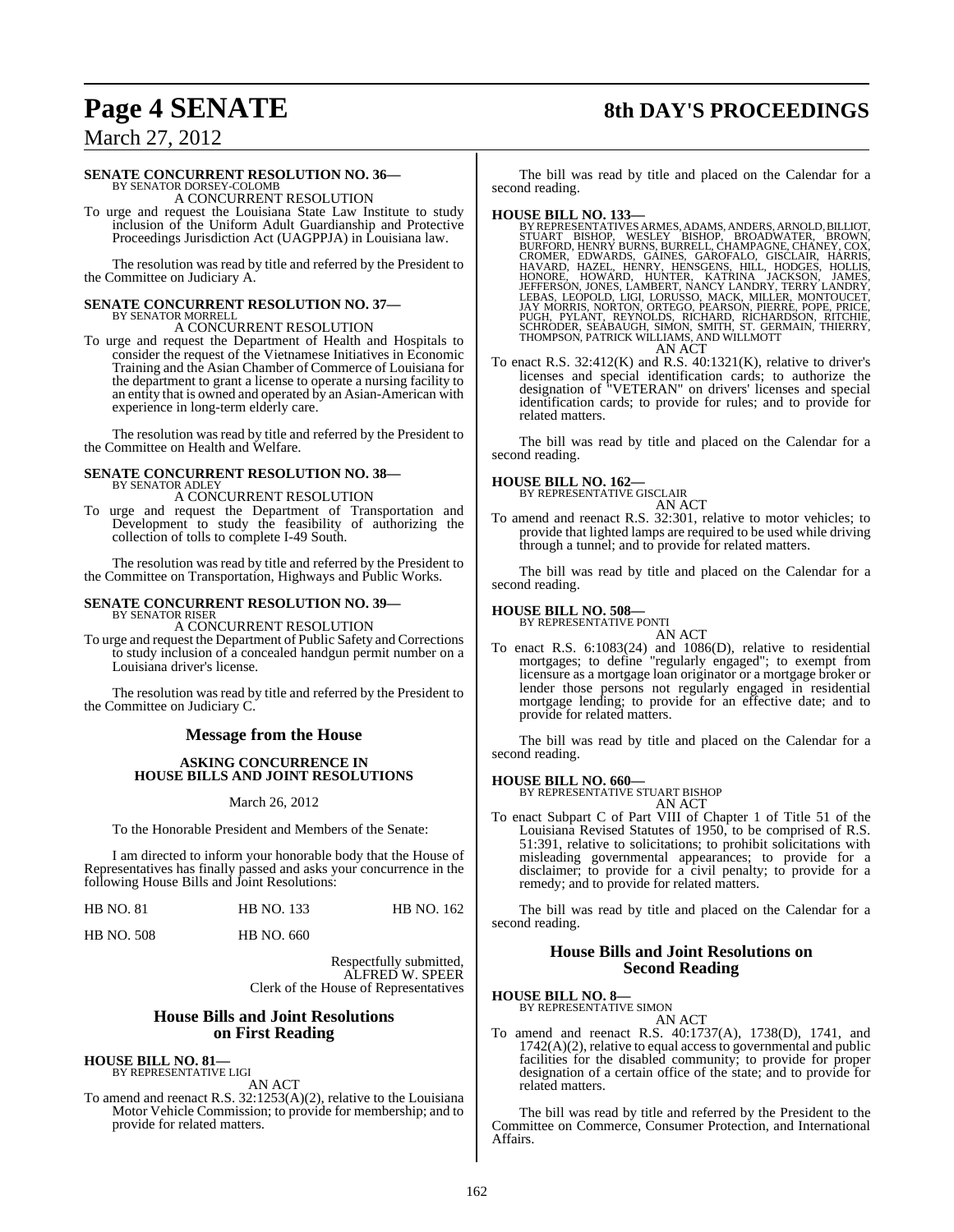# **8th DAY'S PROCEEDINGS Page 5 SENATE**

# March 27, 2012

**HOUSE BILL NO. 113—** BY REPRESENTATIVE SCHEXNAYDER

AN ACT

To amend and reenact R.S.  $51:656(C)(1)(f)$  and  $658(B)$  and to enact R.S. 51:650(13), relative to fireworks; to define resident; to establish a resident and nonresident subclassification of fireworks retailer; to establish fees for the resident and nonresident subclassification of fireworks retailer; to increase the maximum criminal fine for operating without a permit; and to provide for related matters.

The bill was read by title and referred by the President to the Committee on Commerce, Consumer Protection, and International Affairs.

#### **HOUSE BILL NO. 124—**

BY REPRESENTATIVES EDWARDS, GISCLAIR, HILL, HODGES, HONORE, HOWARD, LEOPOLD, MACK, RICHARDSON, AND ST. **GERMAIN** 

AN ACT

To enact R.S. 47:490.25, relative to military honor license plates; to provide for the Korean Defense Service license plate; to provide for qualified applicants; to provide for rules and regulations; and to provide for related matters.

The bill was read by title and referred by the President to the Committee on Transportation, Highways and Public Works.

# **HOUSE BILL NO. 144—** BY REPRESENTATIVE PONTI

AN ACT

To amend and reenact R.S. 51:708(8)(introductory paragraph), relative to securities; to change a reference to the Financial Industry Regulatory Authority to the Nasdaq Stock Market, LLC; and to provide for related matters.

The bill was read by title and referred by the President to the Committee on Commerce, Consumer Protection, and International Affairs.

#### **HOUSE BILL NO. 324—**

BY REPRESENTATIVE DANAHAY AN ACT

To designate a portion of Highway 12 as the "Purple Heart Recipient Highway".

The bill was read by title and referred by the President to the Committee on Transportation, Highways and Public Works.

# **HOUSE BILL NO. 374—** BY REPRESENTATIVE ARMES

AN ACT

To amend and reenact R.S. 32:1305(B), relative to motor vehicle inspections; to delete certain provisions of motor vehicle inspection law relative to issuance of permits to inspection stations; and to provide for related matters.

The bill was read by title and referred by the President to the Committee on Transportation, Highways and Public Works.

## **HOUSE BILL NO. 585—**

BY REPRESENTATIVE ST. GERMAIN AN ACT

To amend and reenactR.S. 32:898(A) and 901, relative to certificates of insurance; to provide for method of filing proof and notice of cancellation or termination; and to provide for related matters.

The bill was read by title and referred by the President to the Committee on Transportation, Highways and Public Works.

#### **HOUSE BILL NO. 814—** BY REPRESENTATIVE HILL

AN ACT

To enact R.S. 47:463.155, relative to motor vehicle special prestige plates; to provide for creation, issuance, and design of such license plates; to provide relative to the fee and distribution of fees for such plates; to authorize promulgation of rules and regulations; and to provide for related matters.

The bill was read by title and referred by the President to the Committee on Transportation, Highways and Public Works.

**HOUSE BILL NO. 974—**<br>BY REPRESENTATIVES CARTER, KLECKLEY, BROADWATER,<br>CHAMPAGNE, CONNICK, HENRY, HENSGENS, LIGI, LORUSSO, PONTI,<br>ROBIDEAUX, SCHRODER, SEABAUGH, TALBOT, AND THOMPSON<br>AND SENATORS ALARIO AND APPEL AN ACT

To amend and reenact R.S.  $17:54(B)(1)(b)(i)$  and (iii),  $81(A)$  and (P)(1), 81.4, 229, and 414.1, 441, 442, 443, and 444(B)(1), to enact R.S. 17:418 and 532(C), and to repeal R.S. 17:44, 45, 81(I), 154.2, 235.1(E), 346.1, 419, 419.1, 420, 421, 421.1, 421.2, 421.3, 421.5, 422, 422.1, 422.2, 422.3, 422.4, 422.5, 431, 444(A) and (B)(2) and (3), 446, 461 through 464, and 1207, relative to elementary and secondary education; to provide with respect to teachers and other school employees; to provide with respect to local school superintendents, their employment, and their duties and responsibilities; to provide relative to local school boards and their functions and powers; to provide relative to school personnel decisions; to provide relative to school board reduction in force policies; to provide with respect to the salaries and compensation of teachers and other school employees; to provide relative to tenure for school employees and the removal of tenured and nontenured teachers; to provide for effectiveness; and to provide for related matters.

The bill was read by title and referred by the President to the Committee on Education.

**HOUSE BILL NO. 976—**<br>BY REPRESENTATIVES CARTER, KLECKLEY, BROADWATER,<br>CHAMPAGNE, CONNICK, HENRY, HENSGENS, LIGI, LORUSSO, PONTI,<br>ROBIDEAUX, SCHRODER, SEABAUGH, TALBOT, AND THOMPSON AN ACT

To amend and reenact R.S. 17:22(7)(a), 158(A)(1), 3973(3) through (6), 3981(4), 3982(A)(1)(a) and (2) and (B), 3983(A)(2)(a)(i), (3)(a), and (4)(a), (b), and (d), (B)(2), and (D), 3991(B)(3) and (13), (C)(1)(c)(iv) and (6), (D)(2)(a)(i), and (H), 3992(A)(1), 3995(A)(1)(introductory paragraph) and (c) and (4)(a), 3996(C) and (G), 3998, 4001(A) and (C)(1) and (2), and Part I of Chapter 43 of Title 17 of the Louisiana Revised Statutes of 1950, to be comprised of R.S. 17:4011 through 4025, to enact R.S. 17:10.5(F), 3973(2)(b)(vi) and (7), 3974, 3981(7) and (8), 3981.1, 3981.2, 3982(A)(3), 3983(A)(2)(a)(iii) and (d) and  $(3)(d)$  and  $(E)(3)$ ,  $3992(D)$ , and Part VII of Chapter 42 of Title 17 of the Louisiana Revised Statutes of 1950, to be comprised of R.S. 17:4002.1 through 4002.6, and to repeal R.S.  $17:3991(B)(9)$  and  $3996(A)(16)$  and  $(B)(4)$ , relative to school choice; to provide relative to reports by the superintendent of education; to provide relative to the Student Scholarships for Educational Excellence Program; to provide relative to program eligibility and participation requirements for students and schools; to provide relative to selection and enrollment of eligible students; to provide relative to funding and payments to eligible schoolsincluding eligible nonpublic schools; to provide for reports; to provide for the submission of petitions by parents requesting that a school be transferred to the Recovery School District under certain conditions; to require rules and regulations to be adopted by the State Board of Elementary and Secondary Education for the petition process; to change charter proposal submission time lines; to provide a mechanism for Type 1 and Type 3 charter schools to convert to a Type 2 charter school under certain conditions; to authorize the state board to allow the state superintendent of education and the superintendent of the Recovery School District to amend the charter of Type 5 charter schools to accommodate a unified enrollment system; to modify the initial charter period; to provide for charter school admission requirements; to allow foreign language immersion schools to establish special admission standards; to provide for the qualifications of teachers; to provide relative to the evaluation of charter school teachers and other school employees; to provide relative to teacher certification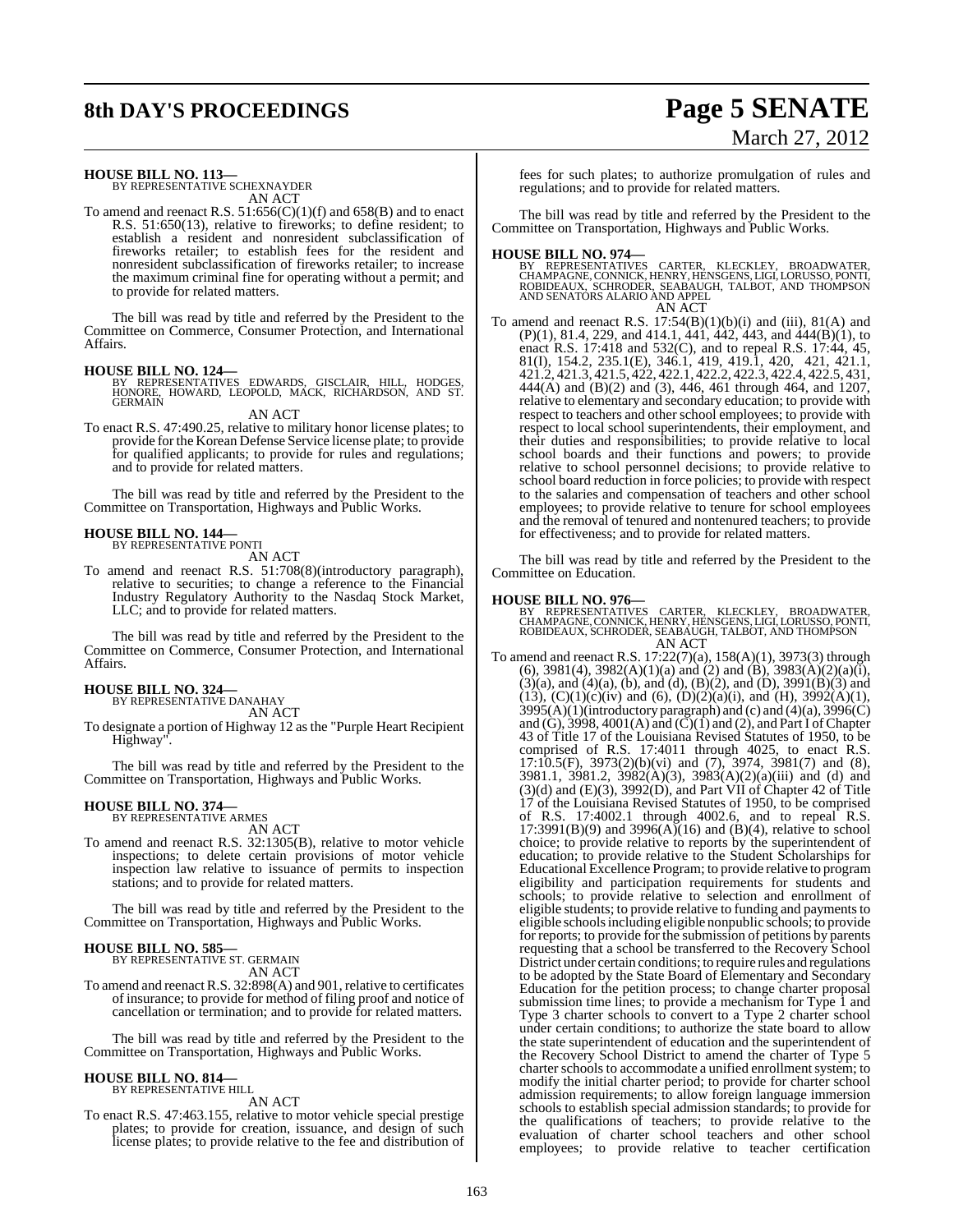# **Page 6 SENATE 8th DAY'S PROCEEDINGS**

## March 27, 2012

requirements; to remove the requirement that charter schools comply with laws relative to the length of the school year; to provide for the Course Choice Program; to provide for program definitions and funding; to provide for the powers of the State Board of Elementary and Secondary Education and local public school systems relative to course providers; to provide relative to entities that authorize charter schools; to provide for certification of certain state agencies and nonprofit corporations as charter authorizers; to provide relative to the responsibilities of the State Board of Elementary and Secondary Education with respect to certification of such authorizers; to provide relative to requirements, powers, responsibilities, and limitations of such authorizers; to provide relative to schools whose charter is authorized by such entities, including matters related to funding for such schools; to provide for procedures, processes, fees, and regulations; to prohibit persons who have been convicted of any crime defined as a felony from being a local charter authorizer, member, officer or director of a charter school; and to provide for related matters.

The bill was read by title and referred by the President to the Committee on Education.

### **House Concurrent Resolutions on Second Reading**

# **HOUSE CONCURRENT RESOLUTION NO. 50—** BY REPRESENTATIVE HENRY

A CONCURRENT RESOLUTION

To urge and request the National Football League to reconsider the penalties imposed upon the New Orleans Saints.

The resolution was read by title and referred by the President to the Committee on Senate and Governmental Affairs.

#### **Reports of Committees**

The following reports of committees were received and read:

#### **REPORT OF COMMITTEE ON**

#### **JUDICIARY B**

Senator Jean-Paul "JP" Morrell, Chairman on behalf of the Committee on Judiciary B, submitted the following report:

March 27, 2012

To the President and Members of the Senate:

I am directed by your Committee on Judiciary B to submit the following report:

#### **SENATE BILL NO. 59** BY SENATOR MORRELL

AN ACT

To enact R.S. 40:981.5, relative to controlled dangerous substances; to create the crime of utilizing or permitting the presence of a juvenile in drug trafficking; to provide elements of the crime and definitions; to provide penalties; and to provide for related matters.

Reported favorably.

#### **SENATE BILL NO. 64—** BY SENATOR MORRISH

AN ACT

To amend and reenact R.S. 26:85.1, relative to alcohol permits; to provide for Class A-General retail permits; to provide for Class B Retail Liquor Permit; to allow manufacturers to obtain a Class A-General retail permit or a Class B Retail Liquor Permit, or

both, under certain circumstances; and to provide for related matters.

Reported with amendments.

#### **SENATE BILL NO. 101—** BY SENATOR GUILLORY

AN ACT To amend and reenact R.S. 4:714(A), relative to charitable gaming; to increase the number of days a licensee may hold, operate, or conduct any game of chance within a calendar month; and to provide for related matters.

Reported favorably.

#### **SENATE BILL NO. 213—** BY SENATOR BROWN

AN ACT

To amend and reenact R.S. 44:9(F) and (G), relative to criminal arrest and disposition records; to authorize the Louisiana Department of Public Safety and Corrections to provide the Louisiana Department of Insurance access to criminal arrest and disposition records; to provide that the Louisiana Department of Insurance may use criminal arrest and disposition records which have been expunged; and to provide for related matters.

Reported favorably.

#### **SENATE BILL NO. 234—**

BY SENATOR GARY SMITH

AN ACT To amend and reenact R.S. 26:932(1) and (5) through (9), 933(B)(2), (D) and (E), 934(2) and (3), 935(A),  $(B)(1)(a)$ , and  $(C)$ , 936(B), and 937and to enact R.S. 26:932(10) and 933(F), relative to alcoholic beverages; to provide with respect to terms and definitions; to provide relative to a responsible vendor program; to provide with respect to security personnel training courses for servers; to provide relative to requirements for certification as a responsible vendor; to provide with respect to server liability, penalties, fines, and suspension or revocation of server permit and fees; to provide relative to server training programs; and to provide for related matters.

Reported with amendments.

#### **SENATE BILL NO. 362—** BY SENATOR MORRELL

AN ACT

To amend and reenactR.S. 27:306(A)(4)(c)(introductory paragraph),  $306(A)(4)(c)(ii)(aa)$  and (bb), and  $306(A)(4)(c)(iii)(aa)$ , relative to the operation of video draw poker devices at qualified truck stop facilities; to amend the definition of a "qualified truck stop facility"; to provide with respect to certain amenity requirements of a qualified truck stop facility; and to provide for related matters.

Reported favorably.

#### **SENATE BILL NO. 363** BY SENATOR MARTINY

AN ACT

To enact R.S. 27:306(A)(4)(e), relative to the operation of video draw poker devices; to provide relative to amenities required of qualified truck stop facilities; and to provide for related matters.

Reported favorably.

#### **SENATE BILL NO. 364—** BY SENATOR HEITMEIER

AN ACT

To amend and reenact R.S. 27:306(A)(4)(c)(iii)(aa), relative to the operation of video draw poker devices at qualified truck stop facilities; to amend provisions of law regarding truck stop facility parking areas; and to provide for related matters.

Reported favorably.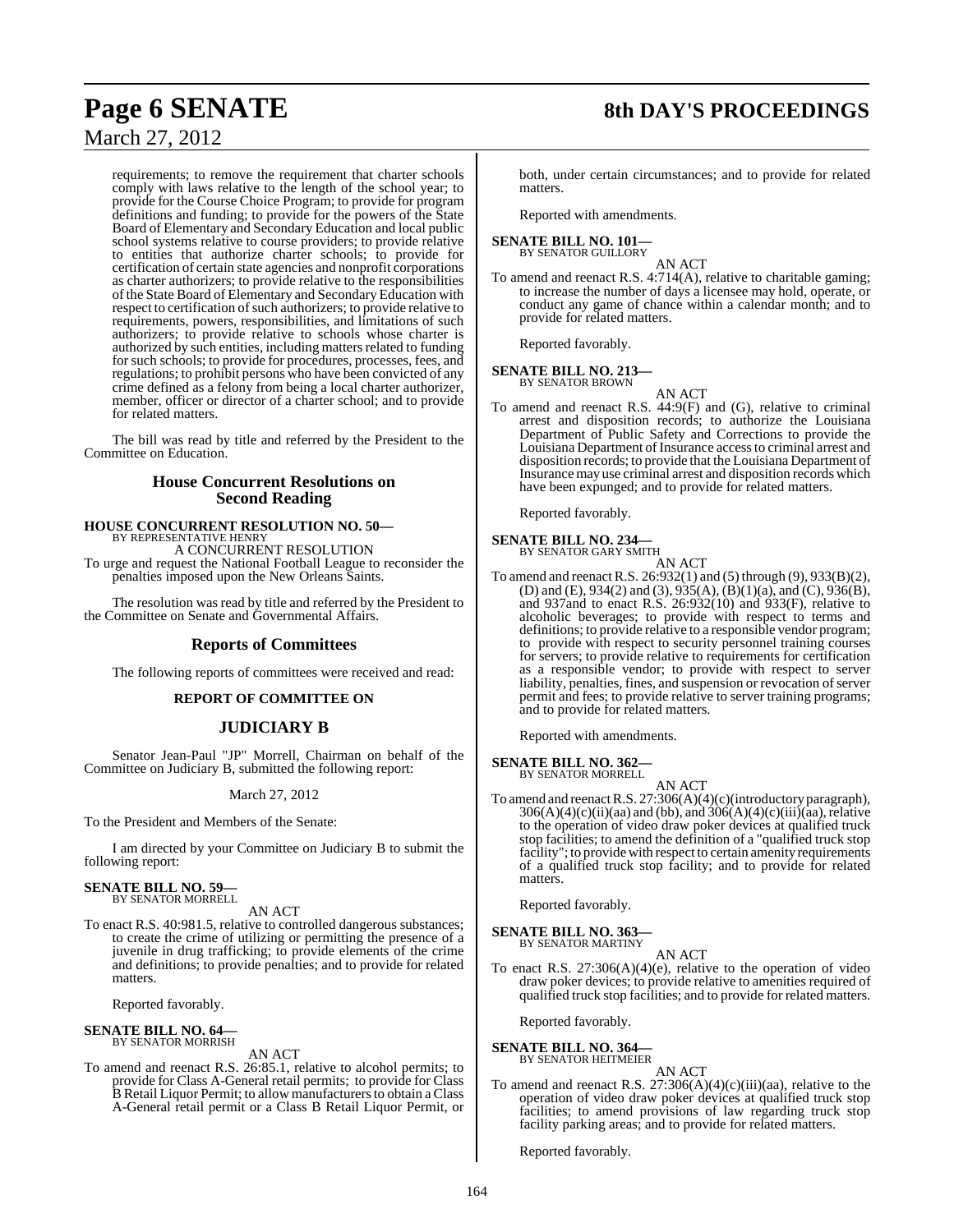# **8th DAY'S PROCEEDINGS Page 7 SENATE**

#### **SENATE BILL NO. 365—** BY SENATOR MARTINY

AN ACT

To amend and reenactR.S. 27:306(A)(4)(b)(introductory paragraph), relative to the operation of video draw poker devices at qualified truck stop facilities; to provide with respect to the calculation of fuel sales; and to provide for related matters.

Reported with amendments.

# **SENATE BILL NO. 377—** BY SENATOR GARY SMITH

AN ACT

To amend and reenact R.S. 15:542.1.2(A)(4), relative to sex offender registration and notification laws; to provide for reporting changes of name, address, and other information by certain offenders required to register with law enforcement officials; and to provide for related matters.

#### Reported favorably.

#### **SENATE BILL NO. 575**

BY SENATOR MORRELL AND REPRESENTATIVE LOPINTO AN ACT

To amend and reenact R.S. 14:90(C), R.S. 27:20(A)(1)(d)(ii), and Chapter 8 of Title 27 of the Louisiana Revised Statutes of 1950, to be comprised of R.S. 27:401 through 457, to enact Chapter 9 of Title 27 of the Louisiana Revised Statutes of 1950, to be comprised of R.S. 27:501 and 502, and to repeal Chapter 6 of Title 27 of the Louisiana Revised Statutes of 1950, comprised of R.S. 27:301 through 326, relative to the licensing and operation of video draw poker devices; to provide for a comprehensive reorganization of the Video Draw Poker Devices Control Law; to provide for definitions; to provide for the types of licensed establishments which may be issued for the operation of video draw poker devices; to provide for limits on the number of devices which may be offered at those licensed establishments; to provide for specifications of video draw poker devices; to provide for the types of games which may be played on video draw poker devices; to provide for progressive jackpots; to provide with respect to suitability criteria for the issuance of video draw poker devices; to provide for criteria and amenities which shall be offered at different licensed establishments; to provide for the calculation of fuel sales at qualified truck stop facilities; to provide with respect to the construction and location of qualified truck stop facilities; to provide for the temporary operation of video draw poker devices; to provide with respect to force majeure; to provide for applicability; to provide for exceptions; to provide with respect to leasing qualified truck stop facilities; to repeal statutory provisions which have become obsolete; to provide with respect to the sale or transfer of a license; to provide for tax clearances for the granting or renewal of a license to operate video draw poker devices; to provide for the application process for three machine locations; to provide for issuance of licenses by the office of state police for three machine locations; to provide for the regulation and enforcement regarding the operation of video draw poker devices; to provide for rulemaking; and to provide for related matters.

Reported with amendments.

Respectfully submitted, JEAN-PAUL "JP" MORRELL Chairman

#### **REPORT OF COMMITTEE ON**

### **JUDICIARY C**

Senator Robert W. Kostelka, Chairman on behalf of the Committee on Judiciary C, submitted the following report:

# March 27, 2012

#### March 27, 2012

To the President and Members of the Senate:

I am directed by your Committee on Judiciary C to submit the following report:

#### **SENATE BILL NO. 4—**

BY SENATOR MORRELL AND REPRESENTATIVE LEGER AN ACT

To enact R.S. 14:403(A)(4), relative to abuse of children; to provide for mandatory reporting of sexual abuse of a child; to provide for penalties; and to provide for related matters.

Reported with amendments.

# **SENATE BILL NO. 78—** BY SENATOR MORRISH

AN ACT

To amend and reenact R.S. 14:95(A)(4), relative to the illegal carrying and discharge of weapons; to exclude certain knives from the prohibition of certain weapons; and to provide for related matters.

Reported favorably.

#### **SENATE BILL NO. 199—** BY SENATOR KOSTELKA

AN ACT

To enact R.S. 14:70.8, relative to crimesinvolving theft and fraud; to create the crime of illegal transmission of monetary funds; to provide for penalties; and to provide for related matters.

Reported with amendments.

#### **SENATE BILL NO. 203—** BY SENATOR KOSTELKA

AN ACT

To amend and reenact R.S. 14:72.2(A) and (C)(3)(a), relative to the crime of monetary instrument abuse; to provide that monetary instrument abuse includes the unlawful manufacture or transfer with intent to deceive of monetary instruments of the United States; to provide for definitions; and to provide for related matters.

Reported favorably.

# **SENATE BILL NO. 306—** BY SENATOR WHITE

- 
- AN ACT To amend and reenact R.S. 14:98(F)(2), relative to driving offenses; to provide with respect to the crime of operating a vehicle while intoxicated; to provide with respect to the ten-year cleansing period for purposes of determining when a person has a prior offense; and to provide for related matters.

Reported favorably.

#### **SENATE BILL NO. 329—** BY SENATOR MORRELL

AN ACT

To enact Code of Criminal Procedure Article 334.4, relative to bail; to prohibit the release of a defendant arrested for certain crimes on his own recognizance; and to provide for related matters.

Reported with amendments.

# **SENATE BILL NO. 427—** BY SENATOR KOSTELKA

AN ACT

To amend and reenact R.S. 15:1404(A) and the introductory paragraph of (B) and to enact R.S.  $1\overline{5}$ :  $1404(B)(9)$  through (13), relative to criminal gang activity; to provide for the definition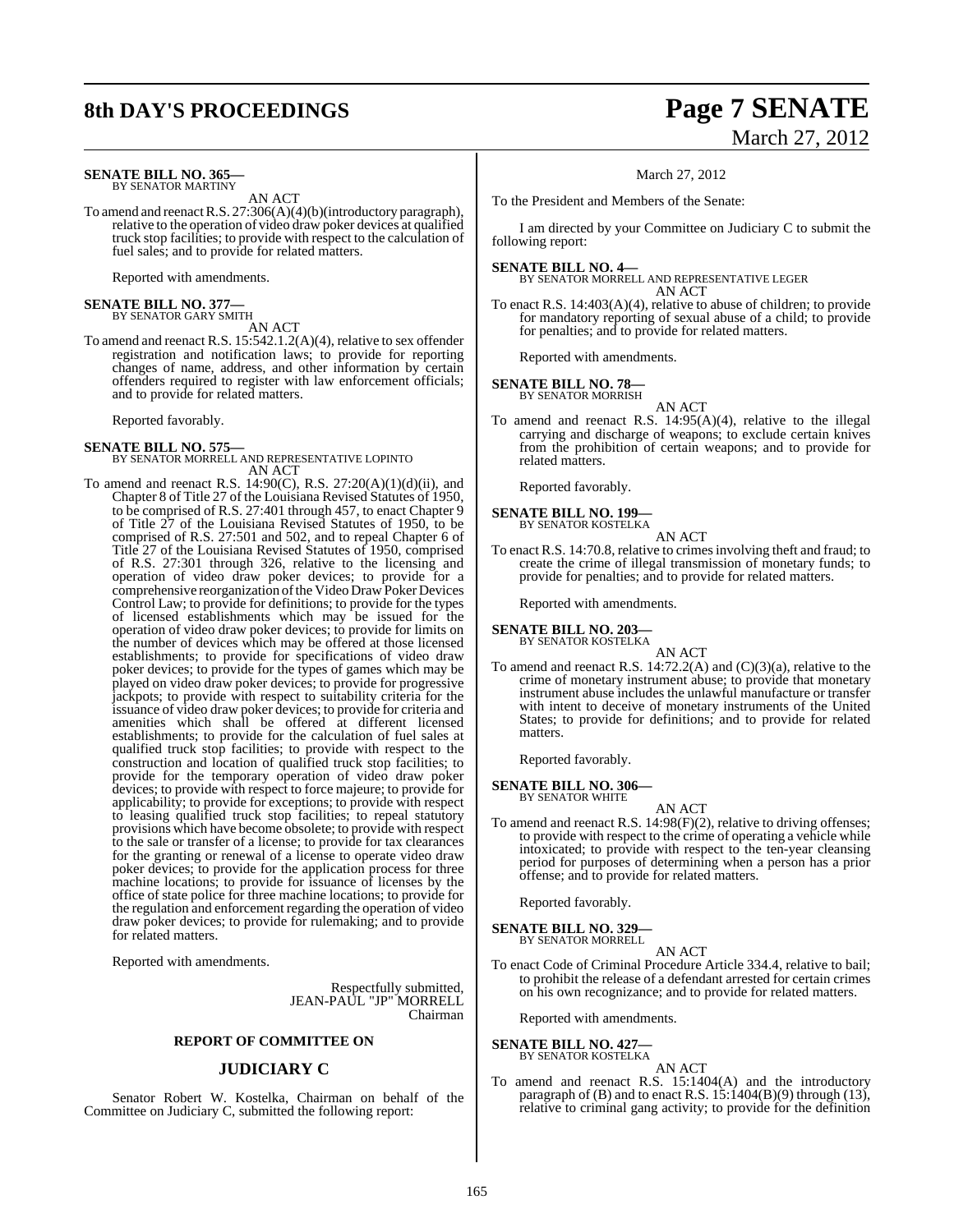# **Page 8 SENATE 8th DAY'S PROCEEDINGS**

of "pattern of criminal gang activity"; and to provide for related matters.

Reported favorably.

#### **SENATE BILL NO. 531—** BY SENATOR PEACOCK

AN ACT

To enact R.S. 14:63(G)(5), relative to criminal trespass; to provide relative to penalties for criminal trespass; to provide for forfeiture of and payment for the killing of wildlife in the course of a criminal trespass; and to provide for related matters.

Reported with amendments.

#### **SENATE BILL NO. 572—** BY SENATOR MORRELL

AN ACT

To enact R.S. 14:95.1.3, relative to weapons; to prohibit the purchase of firearms or ammunition with the intent to transfer illegally; to provide for definitions; to provide for penalties; and to provide for related matters.

Reported favorably.

#### **SENATE BILL NO. 616—** BY SENATOR MORRELL

#### AN ACT

To enact R.S. 47:1641.1, relative to criminal penalties for falsifying retail sales records; to prohibit the sale, purchase, possession, or use of automated sales suppression devices; to provide for definitions; to provide for penalties; and to provide for related matters.

Reported favorably.

Respectfully submitted, ROBERT W. "BOB" KOSTELKA Chairman

#### **Senate Bills and Joint Resolutions on Second Reading Reported by Committees**

#### **SENATE BILL NO. 2—** BY SENATOR GUILLORY

AN ACT

To enact R.S. 11:186, relative to state and statewide retirement systems; to provide relative to meetings of system boards of trustees; to provide for representation during executive sessions of the boards and committees of such systems; to provide for written authorization; to provide restrictions; to provide an effective date; and to provide for related matters.

Reported with amendments by the Committee on Retirement.

#### **SENATE COMMITTEE AMENDMENTS**

Amendments proposed by Senate Committee on Retirement to Original Senate Bill No. 2 by Senator Guillory

AMENDMENT NO. 1 On page 1, line 11, delete "**(A)**" and insert "**A.**"

#### AMENDMENT NO. 2 On page 1, line 17, delete "**(B)**" and insert "**B.**"

#### AMENDMENT NO. 3

On page 2, between line 13 and line 14, insert

"**C. Any information or communication which, pursuant to the provisions of this Section, is provided to or presented in the presence of authorized staff shall be subject to the same rights, duties, and privileges which apply to the chairmen as members of the board, including the attorney-client privilege.**"

#### AMENDMENT NO. 4

On page 2, line 14, delete "**(C)**" and insert "**D.**"

On motion of Senator Guillory, the committee amendment was adopted. The amended bill was read by title, ordered engrossed and passed to a third reading.

#### **SENATE BILL NO. 6—** BY SENATOR GUILLORY

AN ACT

To amend and reenact R.S. 11:1195.1(B) and (C) and 1195.2(B) and  $(C)$  and to enact R.S. 11:1195.1 $(D)$  and 1195.2 $(D)$ , relative to theLouisiana School Employees'Retirement System; to provide for reporting of positions and employees that cease to be covered by the retirement system; to provide for audits to ensure compliance; to provide for an effective date; and to provide for related matters.

Reported favorably by the Committee on Retirement. The bill was read by title, ordered engrossed and passed to a third reading.

# **SENATE BILL NO. 10—**<br>BY SENATOR GUILLORY

AN ACT

To enact R.S. 11:22(D), relative to actuarial valuation methods for state and statewide retirement systems; to provide for conversion of such methods; to specify the method to be utilized once the frozen unfunded actuarial accrued liability of certain systems has been fully amortized; to provide for an effective date; and to provide for related matters.

Reported favorably by the Committee on Retirement. The bill was read by title, ordered engrossed and passed to a third reading.

#### **SENATE BILL NO. 11—** BY SENATOR GUILLORY

AN ACT

To enact R.S. 11:1902(30) and (31), relative to the Parochial Employees' Retirement System; to provide for definitions; to provide for an effective date; and to provide for related matters.

Reported favorably by the Committee on Retirement. The bill was read by title, ordered engrossed and passed to a third reading.

# **SENATE BILL NO. 16—** BY SENATOR CORTEZ

AN ACT

To amend and reenact R.S. 11:185(D)(3) and (5), relative to public retirement systems; to provide relative to boards of trustees; to provide for educational requirements for members of such boards; to provide for an effective date; and to provide for related matters.

Reported with amendments by the Committee on Retirement.

#### **SENATE COMMITTEE AMENDMENTS**

Amendments proposed by Senate Committee on Retirement to Original Senate Bill No. 16 by Senator Cortez

#### AMENDMENT NO. 1

On page 1, line 2 change "11:185(D)(3) and (5)" to "11:185(D)(2),  $(3)$ , and  $(5)$ "

#### AMENDMENT NO. 2

On page 1, line 8 change "11:185(D)(3) and (5)" to "11:185(D)(2),  $(3)$ , and  $(5)$ "

#### AMENDMENT NO. 3

On page 1, between lines 12 and 13 insert the following:

 $\overline{2}$ ) For each system to which the provisions of this Section apply, every member of the board of trustees **and every designee of a member** shall complete continuing education or professional development training during each twelve-month period from September first to August thirty-first as provided in this Subsection.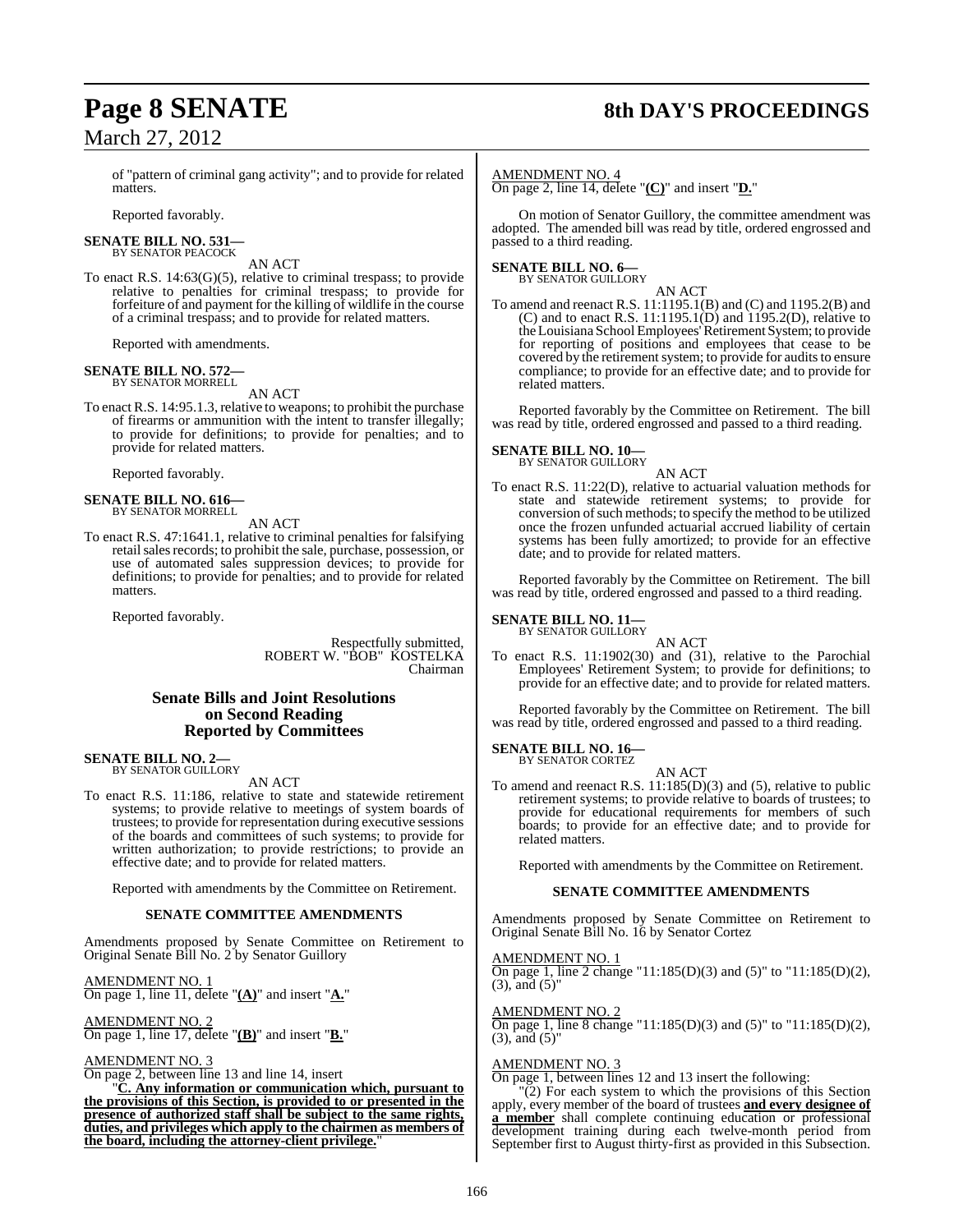# **8th DAY'S PROCEEDINGS Page 9 SENATE**

# March 27, 2012

By October fifteenth of each year, the board of trustees of each system to which this Section applies shall submit to the House and Senate committees on retirement a letter stating whether or not each member of that board has met the requirements of this Section in the previous twelve-month period and giving the date or dates upon which the required training hours were completed by each member."

On motion of Senator Guillory, the committee amendment was adopted. The amended bill was read by title, ordered engrossed and passed to a third reading.

# **SENATE BILL NO. 18—** BY SENATOR GUILLORY

AN ACT

To amend and reenact R.S. 11:4(A)(1)(d), 22(B)(12), 42(B)(10), 62(10), 102(B)(3)(d)(viii), 148(B), 154(A)(2), 158(B)(13), 162(A), 173(A)(2), 174(B)(2), 181(A)(4), 182(A)(1), 185(A)(4), 211(heading), 222(A), 223, 234(A)(12), 251, 262(12), 271(B)(12), 272(A)(2), 312(A)(12), 417(A) and (C), 516,  $1301(1)$ , (4), and (8),  $1302(A)$ (introductory paragraph),  $1305(A)(introductory)$  paragraph) and (B),  $1307(D)(1)$ , 1307.1(A), 1329, 1345.1, and 1345.2(4), relative to the State Police Pension and Retirement System; to provide for technical corrections; to provide for an effective date; and to provide for related matters.

Reported with amendments by the Committee on Retirement.

#### **SENATE COMMITTEE AMENDMENTS**

Amendments proposed by Senate Committee on Retirement to Original Senate Bill No. 18 by Senator Guillory

#### AMENDMENT NO. 1

On page 11, line 6, after "the" delete the remainder of the line and insert: "state police pension and retirement system **State Police Retirement System** shall be classified"

On motion of Senator Guillory, the committee amendment was adopted. The amended bill was read by title, ordered engrossed and passed to a third reading.

# **SENATE BILL NO. 21—** BY SENATOR GUILLORY

A JOINT RESOLUTION

Proposing to amend Article III, Section 2(A)(2), Article X, Section  $29(\overline{C})$ , and Article XIII, Section 1(A) of the Constitution of Louisiana, relative to Acts of the legislature relative to public retirement systems; to provide relative to the prefiling deadline for retirement legislation; to provide relative to the public notice requirement for retirement legislation; to provide for submission of the proposed amendment to the electors; and to provide for related matters.

Reported with amendments by the Committee on Retirement.

#### **SENATE COMMITTEE AMENDMENTS**

Amendments proposed by Senate Committee on Retirement to Original Senate Bill No. 21 by Senator Guillory

#### AMENDMENT NO. 1

On page 4, line 5, delete "To" and insert the following: "Do you support an amendment to"

On motion of Senator Guillory, the committee amendment was adopted. The amended bill was read by title, ordered engrossed and passed to a third reading.

#### **SENATE BILL NO. 24—** BY SENATOR GUILLORY

AN ACT

To amend and reenact R.S. 11:2093, to enact R.S. 11:2077(D), and to repeal R.S. 11:2151, 2152, and 2153, relative to the Registrars of Voters Employees' Retirement System; to provide relative to compliance with applicable federal tax qualification requirements; to provide an effective date; and to provide for related matters.

Reported favorably by the Committee on Retirement. The bill was read by title, ordered engrossed and passed to a third reading.

# **SENATE BILL NO. 31—** BY SENATOR HEITMEIER

AN ACT

To amend and reenact R.S.  $11:728(C)(1)(a)$  and  $(b)(ii)$  and  $(iii)$  and  $(2)(a)$  and  $(b)$  and R.S. 17:3997 $(A)(2)$  and  $(B)$  and to repeal Act 999 of the 2010 Regular Session, relative to the Teachers' Retirement System of Louisiana; to provide relative to membership in the system of charter school teachers; to provide for purchase of service credit by charter school teachers; to provide for an effective date; and to provide for related matters.

Reported favorably by the Committee on Retirement. The bill was read by title, ordered engrossed and passed to a third reading.

# **SENATE BILL NO. 43—**<br>BY SENATOR GUILLORY

AN ACT

To enact R.S. 11:1404(F), 1411(E), and 1446, relative to the Assessors' Retirement Fund; to provide for compliance with federal tax qualification requirements; to provide relative to benefits accrued during military service; and to provide for related matters.

Reported favorably by the Committee on Retirement. The bill was read by title, ordered engrossed and passed to a third reading.

#### **SENATE BILL NO. 48—** BY SENATOR GUILLORY

AN ACT To amend and reenact R.S. 11:511, 822(A) and (B), 1162(A), and 1164, relative to state retirement systems; to provide relative to the membership of the boards of trustees of the Louisiana State Employees' Retirement System, the Teachers' Retirement System of Louisiana, and the Louisiana School Employees' Retirement System; and to provide for related matters.

Reported favorably by the Committee on Retirement. The bill was read by title, ordered engrossed and passed to a third reading.

**SENATE BILL NO. 103—** BY SENATOR NEVERS

## AN ACT

To amend and reenact R.S. 17:3165(D)(2), relative to public postsecondary education; to provide relative to the number of credit hours required to earn a baccalaureate degree; and to provide for related matters.

Reported with amendments by the Committee on Education.

#### **SENATE COMMITTEE AMENDMENTS**

Amendments proposed by Senate Committee on Education to Original Senate Bill No. 103 by Senator Nevers

#### AMENDMENT NO. 1

On page 1, line 15, between "board" and the period "." insert "**, exceptfor degree programswhichrequire additional credit hours to meet certification or accreditation requirements**"

On motion of Senator Appel, the committee amendment was adopted. The amended bill was read by title, ordered engrossed and passed to a third reading.

#### **SENATE BILL NO. 140—** BY SENATOR ALARIO

AN ACT To amend and reenact R.S. 47:1908(A)(26) and (C), to increase the amount the assessor of Jefferson Parish is allowed for clerical and other expenses; and to provide for related matters.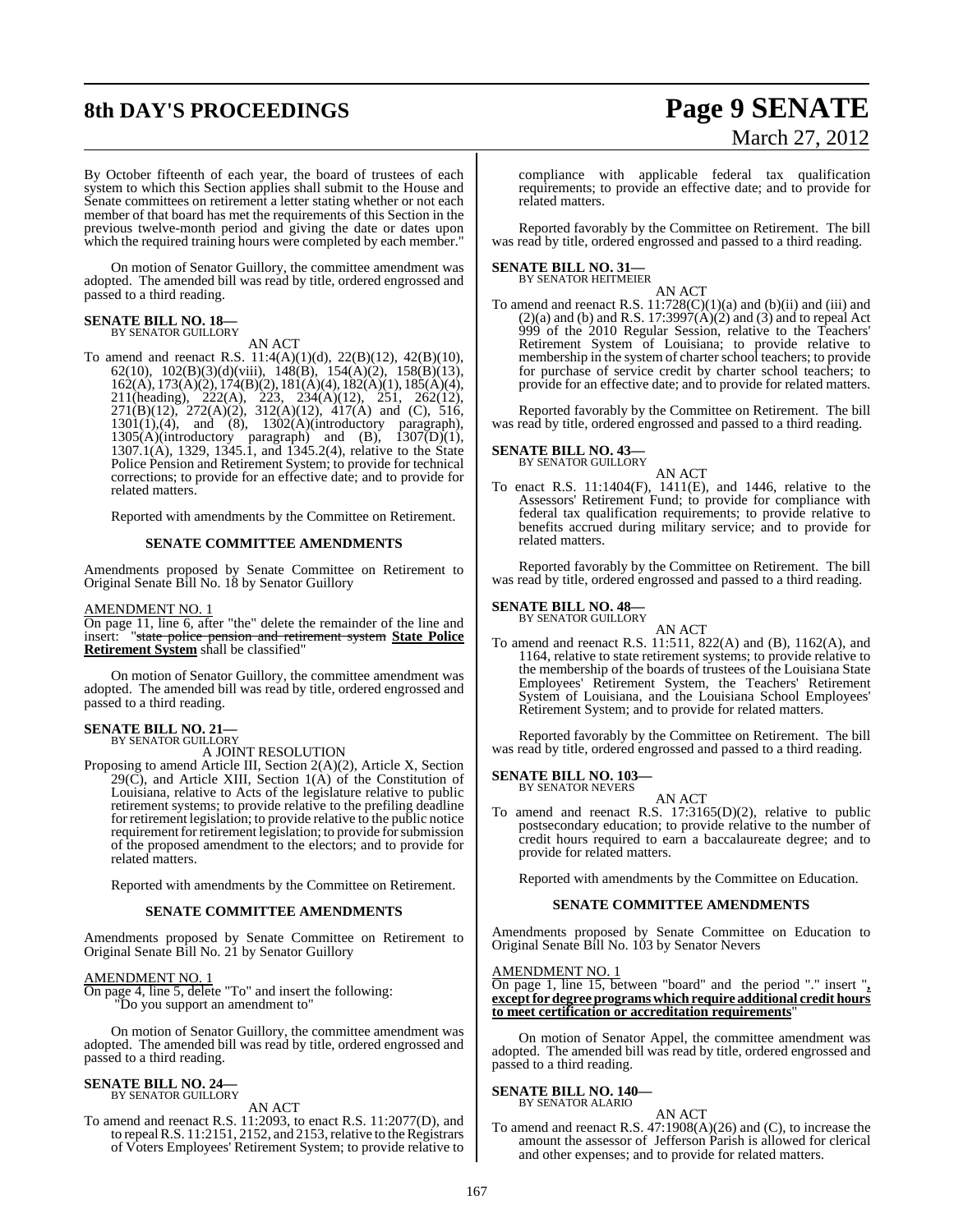Reported with amendments by the Committee on Local and Municipal Affairs.

#### **SENATE COMMITTEE AMENDMENTS**

Amendments proposed by Senate Committee on Local and Municipal Affairs to Original Senate Bill No. 140 by Senator Alario

#### AMENDMENT NO. 1

On page 1, line 2, between "(C)," and "to increase" insert "relative to expenses of assessors;"

#### AMENDMENT NO. 2

On page 1, line 17, delete completely, ",the parish of Orleans excepted,"

On motion of Senator Dorsey-Colomb, the committee amendment was adopted. The amended bill was read by title, ordered engrossed and passed to a third reading.

# **SENATE BILL NO. 155—** BY SENATOR LAFLEUR

AN ACT

To amend and reenact R.S.  $17:24.10(C)(1)(c)$ , relative to early childhood education; to authorize the Department of Education to grant waivers for certain enrichment activity classes required in the CecilJ. Picard LA 4 EarlyChildhood Program; to provide for annual renewal of such waivers; and to provide for related matters.

Reported favorably by the Committee on Education. The bill was read by title, ordered engrossed and passed to a third reading.

# **SENATE BILL NO. 215—** BY SENATOR MILLS

AN ACT

To enact Subpart E of Part II of Chapter 3 of Title 46 of the Louisiana Revised Statutes of 1950, to be comprised of R.S. 46:290.1, and Subpart P of Part I of Chapter 1 of Subtitle II of Title 47 of the Louisiana Revised Statutes of 1950, comprised of R.S. 47:120.39, relative to fraud and abuse detection and prevention with regard to the Supplemental Nutrition Assistance Program; to create and provide for donations to the SNAP Fraud and Abuse Detection and Prevention Fund; to provide for investment and appropriation of monies in the fund; to provide relative to donation of tax refunds; and to provide for related matters.

Reported with amendments by the Committee on Finance.

#### **SENATE COMMITTEE AMENDMENTS**

Amendments proposed by Senate Committee on Finance to Original Senate Bill No. 215 by Senator Mills

AMENDMENT NO. 1 On page 2, line 13, delete "**for the following purposes**"

AMENDMENT NO. 2 On page 3, line 10, change "**Subtitle**" to "**Section**"

AMENDMENT NO. 3<br>On page 3, delete 1 On page 3, delete lines 17 and 18 and insert the following: "**provided for in R.S. 46:290.1. Donated monies shall be administered by the secretary of the Department of Revenue and distributed to the SNAP Fraud and Abuse Detection and Prevention Fund in accordance with the provisions of R.S. 47:120.37.**"

On motion of Senator Donahue, the committee amendment was adopted. The amended bill was read by title, ordered engrossed and passed to a third reading.

# **Page 10 SENATE** 8th DAY'S PROCEEDINGS

#### **SENATE BILL NO. 252—** BY SENATOR CROWE

AN ACT

To amend and reenact R.S. 23:1538(A), relative to the unemployment compensation fund; to provide for penalties against employers who fail to file complete and accurate quarterly payroll reports in a timely manner; and to provide for related matters.

Reported with amendments by the Committee on Labor and Industrial Relations.

#### **SENATE COMMITTEE AMENDMENTS**

Amendments proposed by Senate Committee on Labor and Industrial Relations to Original Senate Bill No. 252 by Senator Crowe

#### AMENDMENT NO. 1

On page 2, delete lines 6 through 16 and insert in leu thereof: "of any payroll report, the specific penalty shall be five percent of the total amount due for that quarter, or twenty-five dollars **for that quarter**, whichever is greater, if the failure is for not more than thirty days, with an additional penalty of five percent of the total amount due for that quarter, or twenty-five dollars, whichever is greater, for each additional thirty-day period or fraction thereof during which the failure continues, not to exceed twenty-five percent of the amount <del>due for that quarter, or</del> one hundred twenty-five dollars<del>, whichever</del> is greater."

On motion of Senator Crowe, the committee amendment was adopted. The amended bill was read by title, ordered engrossed and passed to a third reading.

# **SENATE BILL NO. 286—** BY SENATOR NEVERS

AN ACT To amend and reenact R.S. 17:421.6(A)(1), (B) and (C), 421.8(A) and (C), 421.9(B) and (C), 421.10(A), (B) and (C), and 421.11(A), (B) and (C) and to repeal R.S. 17: 421.8(D), 421.9(F) and (G), 421.10(D) and (F), and 421.11(D) and (F), relative to salary supplements for school employees having certain certifications or credentials; to provide that school boards shall be reimbursed for payment of such supplements by the state Department of Education; to remove the limitation on the time period for teachers, school counselors, and school psychologists to qualify for such supplements; to repeal outdated provisions; and to provide for related matters.

Reported without action by the Committee on Education. On motion of Senator Nevers, the bill was read by title, ordered engrossed and recommitted to the Committee on Finance.

#### **SENATE BILL NO. 290—**

BY SENATORS MURRAY AND LAFLEUR AN ACT

To amend and reenactR.S. 17:3451, 3453(B), (D) and (E), and 3456, to enact R.S. 17:3453.1, and to repeal R.S. 17:3453(F), relative to the Louisiana Universities Marine Consortium for Research and Education; to provide relative to the purpose of the consortium and the membership of the executive board; to establish and provide for the membership and duties of an advisory council; to provide relative to development of a master plan; to provide for annual reporting requirements; and to provide for related matters.

Reported favorably by the Committee on Education. The bill was read by title, ordered engrossed and passed to a third reading.

#### **SENATE BILL NO. 313—** BY SENATOR DONAHUE

AN ACT

To amend and reenact R.S. 47:302.26, relative to the disposition of certain state sales tax collections in St. Tammany Parish; to provide for annual appropriations to the St. Tammany Parish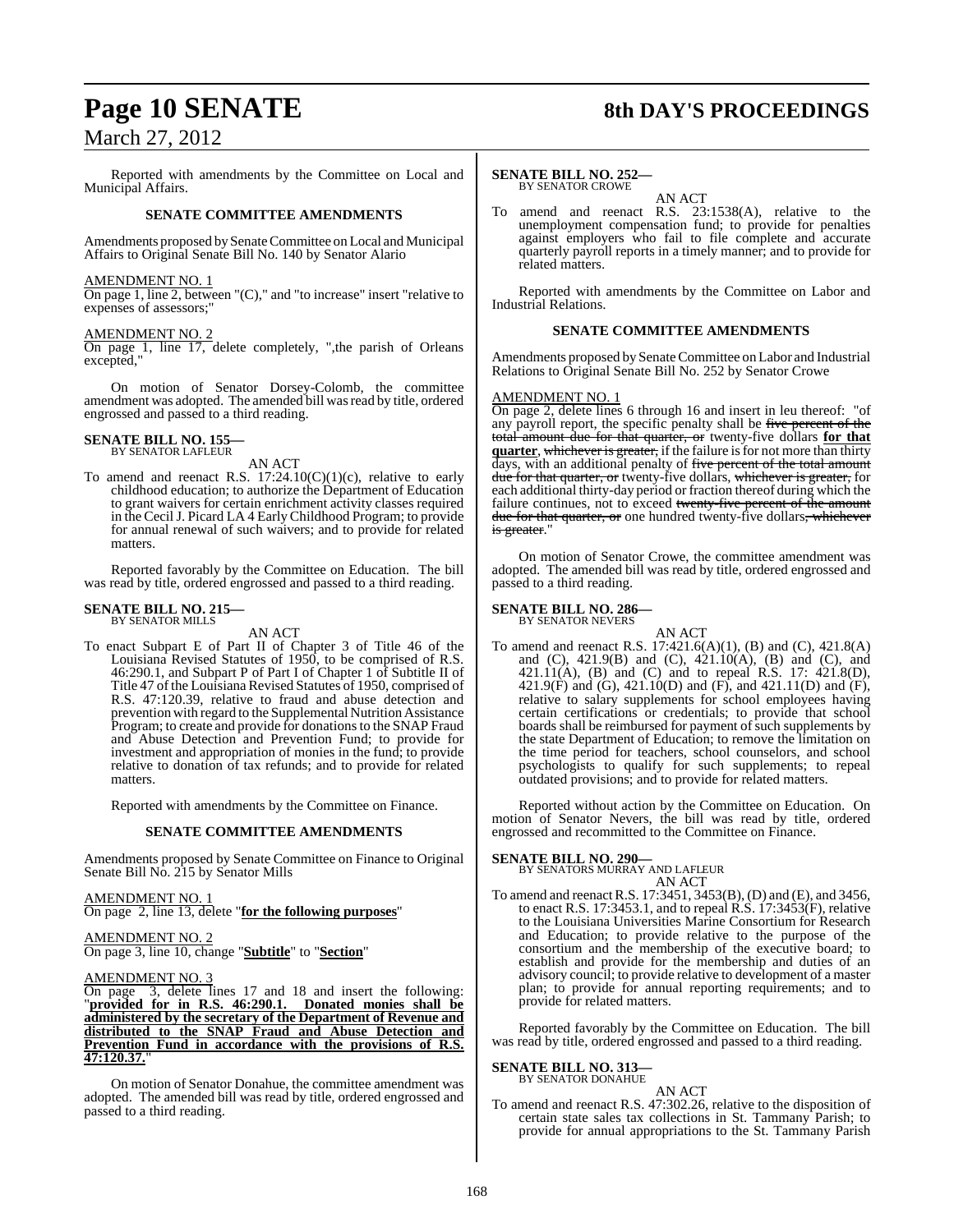# **8th DAY'S PROCEEDINGS Page 11 SENATE**

# March 27, 2012

Fund and for the disposition and use of the money in such fund; and to provide for related matters.

Reported with amendments by the Committee on Revenue and Fiscal Affairs.

#### **SENATE COMMITTEE AMENDMENTS**

Amendments proposed by Senate Committee on Revenue and Fiscal Affairs to Original Senate Bill No. 313 by Senator Donahue

#### AMENDMENT NO. 1

On page 2, line 3, after "Tourist" insert "**and Convention**"

AMENDMENT NO. 2 On page 2, line 4, delete "Economic and Industrial"

#### AMENDMENT NO. 3

On page 2, line 16, change "**Salman**" to "**Salmen**"

On motion of Senator Riser, the committee amendment was adopted. The amended bill was read by title, ordered engrossed and passed to a third reading.

#### **SENATE BILL NO. 352—** BY SENATOR MURRAY

AN ACT

To enact Subpart R of Part II-A of Chapter 1 of Subtitle I of Title 39 of the Louisiana Revised Statutes of 1950, to be comprised of R.S. 39:100.126, relative to state funds; to establish the Major Events Fund in the state treasury; to provide for the use of monies in the fund; to provide for an effective date; and to provide for related matters.

Reported favorably by the Committee on Finance. The bill was read by title, ordered engrossed and passed to a third reading.

#### **SENATE BILL NO. 355—** BY SENATOR AMEDEE

AN ACT

To authorize and provide for the transfer of certain state property; to authorize the transfer of certain state property in Ascension Parish; to provide for the property description; to provide for reservation of mineral rights; to provide terms and conditions; to provide an effective date; and to provide for related matters.

Reported favorably by the Committee on Natural Resources. The bill was read by title, ordered engrossed and passed to a third reading.

#### **SENATE BILL NO. 395—** BY SENATOR WHITE

AN ACT

To enact R.S. 33:9097.13, relative to East Baton Rouge Parish; to create a crime prevention and improvement district for the Carmel Acres Subdivision; to provide the purpose and boundaries of the district; to provide for the governance of the district; to provide for the duties and powers of the district; to provide for the levy of a parcel fee within the district; to provide for indemnity and exculpation of board members; and to provide for related matters.

Reported favorably by the Committee on Local and Municipal Affairs. The bill was read by title, ordered engrossed and passed to a third reading.

# **SENATE BILL NO. 458—** BY SENATOR LAFLEUR

AN ACT

To amend and reenact R.S. 17:3092(5), relative to the Student Tuition Assistance and Revenue Trust program; to amend the definition of institution of postsecondary education for eligibility purposes; and to provide for related matters.

Reported favorably by the Committee on Education. The bill was read by title, ordered engrossed and passed to a third reading.

**SENATE BILL NO. 463—** BY SENATORS WALSWORTH, ALARIO AND GARY SMITH AN ACT

To enact Chapter 5 of Subtitle V of Title 47 of the Louisiana Revised Statutes of 1950, to be comprised of R.S. 47:4401, relative to corporation income tax; to authorize the establishment of the Corporate Tax Apportionment Program and to provide for the administration thereof; to provide for certain definitions; to provide for contracts; to provide for certain eligibility requirements, limitations, and restrictions of such program; to provide with respect to applications; to authorize the promulgation of rules and regulations; to provide for an effective date; and to provide for related matters.

Reported with amendments by the Committee on Revenue and Fiscal Affairs.

#### **SENATE COMMITTEE AMENDMENTS**

Amendments proposed by Senate Committee on Revenue and Fiscal Affairs to Original Senate Bill No. 463 by Senator Walsworth

#### AMENDMENT NO. 1

On page 1, line 3, after "income" insert "and franchise"

AMENDMENT NO. 2

#### On page 1, between lines 12 and 13, insert: "**CHAPTER 5. CORPORATE TAX APPORTIONMENT PROGRAM**"

AMENDMENT NO. 3

On page 2, between lines 23 and 24, insert the following:

"**(9) "Significant positive economic benefit" means that net positive tax revenues to be generated as a result of the project taking into account direct, indirect, and induced impacts based on standard economic impact methodology utilized by the department and the value of the single-sales factor apportionment and any other state tax and financial incentives that are used by the department to secure the qualified business**."

AMENDMENT NO. 4 On page 2, line 21, change "**performs**" to "**perform**"

AMENDMENT NO. 5 On page 2, line 24, change "**(9)**" to "**(10)**"

AMENDMENT NO. 6 On page 2, line 26, after "**R.S. 47:287.95(F)(2)(b)**" insert "**and R.S. 47:606(A)(3)(b)**"

AMENDMENT NO. 7 On page 3, line 14, delete "**, gaming or gambling**"

AMENDMENT NO. 8

On page 3, line 16, after "**program.**" insert the following: "**No business engaged in gaming or gambling shall be eligible for the program.**"

AMENDMENT NO. 9 On page 4, line 1, after "**Approval.**" insert "**(a)**"

AMENDMENT NO. 10 On page 4, line 7, after "**R.S. 47:287.95(F)(2)(b)**" insert "**and R.S. 47:606(A)(3)(b)**"

#### <u>AMENDMENT NO. 11</u>

On page 4, between lines 9 and 10, insert:

"**(b) No new contracts shall be approved on or after July 1, 2017, but contracts existing on that date may continue and be renewed.**"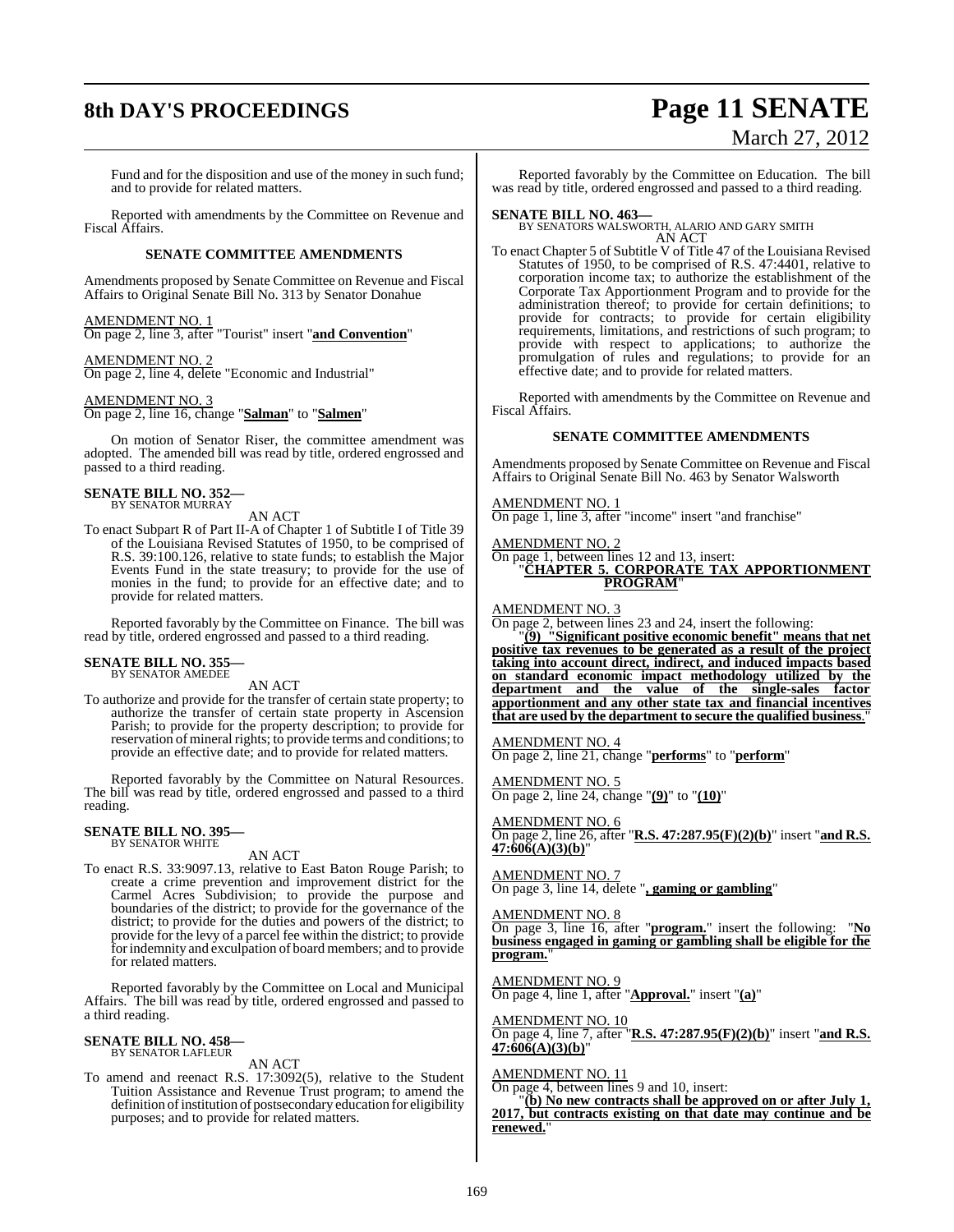#### AMENDMENT NO. 12

On page 4, line 21, change "**in accordance**" to: "**after approval of the House**"

AMENDMENT NO. 13 On page 4, delete lines 22 through 24

#### AMENDMENT NO. 14

On page 4, line 26, after "**Affairs**" insert "**meeting jointly within forty-five days of the publication of such proposed rules and regulations in the State Register**"

#### AMENDMENT NO. 15

On page 4, line 28, after "applicable to all" delete the remainder of the line, and insert: "corporate income tax periods beginning on or after January 1, 2013, and to all corporation franchise tax periods beginning on or after January 1, 2014."

On motion of Senator Riser, the committee amendment was adopted. The amended bill was read by title, ordered engrossed and passed to a third reading.

#### **SENATE BILL NO. 520—** BY SENATOR BROOME

AN ACT

To amend and reenact R.S. 23:1231(B)(2), 1251(2), and 1253, relative to workers' compensation benefits; to provide for death benefit awards to dependent children; to provide for payment to adopted or natural children of deceased employee; and restrict payments to certain persons; and to provide for related matters.

Reported with amendments by the Committee on Labor and Industrial Relations.

#### **SENATE COMMITTEE AMENDMENTS**

Amendments proposed by Senate Committee on Labor and Industrial Relations to Original Senate Bill No. 520 by Senator Broome

AMENDMENT NO. 1 On page 1, at the end of line 4, change "and" to "to"

AMENDMENT NO. 2 On page 1, line 17, after "**children**"insert "**entitled to benefits**"

AMENDMENT NO. 3

On page 2, line 13, change "**years, or**" to "**years (or**"

#### AMENDMENT NO. 4

On page 2, line 14, change "**earning,**" to "**earning)**"

On motion of Senator Crowe, the committee amendment was adopted. The amended bill was read by title, ordered engrossed and passed to a third reading.

**SENATE BILL NO. 526—**<br>BY SENATORS ERDEY, APPEL, DONAHUE, GUILLORY AND WHITE<br>AN ACT

To enact R.S. 17:1681.1(C), relative to scholarships for children of certain public employees; to add children of state investigators killed or permanently disabled in the performance of duty; and to provide for related matters.

Reported favorably by the Committee on Education. The bill was read by title, ordered engrossed and passed to a third reading.

#### **SENATE BILL NO. 548—**

BY SENATORS RISER, ALARIO, MORRELL, GARY SMITH AND WALSWORTH<sup>1</sup>

AN ACT

To enact Chapter 54 of Title 51 of the Louisiana Revised Statutes of 1950, to be comprised of R.S. 51:3111, relative to the creation of the Competitive Projects Payroll Incentive Program; to provide for contract for the payment of rebates to certain qualified businesses; to provide for procedures and requirements

# **Page 12 SENATE 8th DAY'S PROCEEDINGS**

for the execution of such contracts and the payment or repayment of such rebates; and to provide for related matters.

Reported with amendments by the Committee on Revenue and Fiscal Affairs.

#### **SENATE COMMITTEE AMENDMENTS**

Amendments proposed by Senate Committee on Revenue and Fiscal Affairs to Original Senate Bill No. 548 by Senator Riser

#### AMENDMENT NO. 1

On page 3, between lines 8 and 9, insert the following:

"**(12) "Significant positive economic benefit" means that net positive tax revenues to be generated as a result of the project taking into account both direct, indirect, and induced impacts based on standard economic impact methodology utilized by the department and the value of the rebate and any other state tax and financial incentives that are used by the department to secure the qualified business.**"

AMENDMENT NO. 2 On page 3, line 19, after "**energy**" insert a comma "**,**"

AMENDMENT NO. 3 On page 4, line 2, delete "**, gaming or gambling**"

AMENDMENT NO. 4 On page 4, line 4, after "**program.**" insert the following: "**No business engaged in gaming or gambling shall be eligible for the program.**"

AMENDMENT NO. 5 On page 4, line 19, after "**(a)**" insert "**(i)**"

AMENDMENT NO. 6 On page 4, line 21, after "**Revenue**" insert "**prior to the payment of any benefits under the contract**"

AMENDMENT NO. 7 On page 4, between lines 21 and 22, insert: "**(ii) No new contract shall be approved on or after July 1,**

**2017, but contracts existing on that date may continue and be renewed.**"

AMENDMENT NO. 8 On page 5, line 11, change "**Paragraph**" to "**Subparagraph**" and change "**Subsection**" to "**Paragraph**"

AMENDMENT NO. 9 On page 5, line 24, change "**capital expenditure**" to "**projectfacility expense**"

AMENDMENT NO. 10 On page 5, line 25, after "**amount of**" insert "**qualified**"

AMENDMENT NO. 11 On page 5, line 26, after "**"qualified**" insert "**capital**"

AMENDMENT NO. 12 On page 6, line 5, after "**qualified**" insert "**capital**"

AMENDMENT NO. 13 On page 6, line 6, after "**qualified**" insert "**capital**"

#### AMENDMENT NO. 14

On page 7, delete lines 1 through 4 in their entirety, and insert the following:

"**(2) Upon approval of the application for annual rebates, the department shall send a certification letter to the Department of Revenue for payment of the rebate containing the proper entity to which the rebate should be issued and the amount of the rebate to be issued. The Department of Revenue may require the business to submit any such additional information as may be**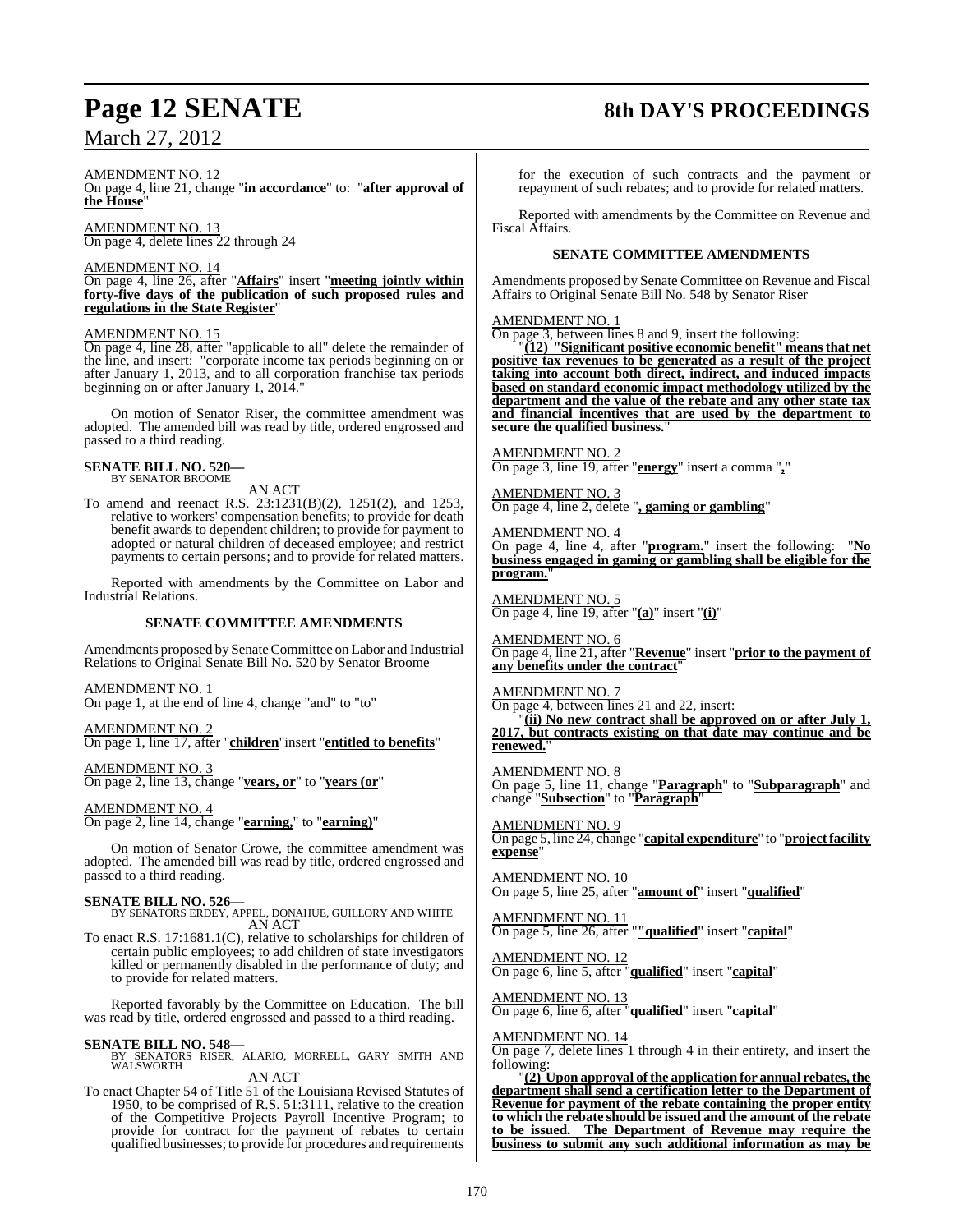# **8th DAY'S PROCEEDINGS Page 13 SENATE**

# March 27, 2012

**necessary to properly issue the rebate. Payment shall be made from the current collections of the taxes imposed by Title 47 of the Louisiana Revised Statutes of 1950, as amended**."

AMENDMENT NO. 15 On page 7, line 7, delete "**credit**" and insert "**rebate**"

AMENDMENT NO. 16

On page 7, line 8, change "**in accordance**" to: "**after approval of the House**"

AMENDMENT NO. 17 On page 7, delete lines 9 through 11

AMENDMENT NO. 18

On page 7, line 13, after "**Affairs**" insert "**meeting jointly within forty-five days of the publication of such proposed rules and regulations in the State Register**"

On motion of Senator Riser, the committee amendment was adopted. The amended bill was read by title, ordered engrossed and recommitted to the Committee on Finance.

#### **SENATE BILL NO. 556—** BY SENATOR ERDEY

AN ACT

To enact Subpart DD of Part 1 of Chapter 1 of Subtitle II of Title 47 of the Louisiana Revised Statutes of 1950, to be comprised of R.S. 47:120.102, relative to donations of refunds; to provide for such donations to the Alliance for the Advancement of End of Life Care; and to provide for related matters.

Reported with amendments by the Committee on Revenue and Fiscal Affairs.

#### **SENATE COMMITTEE AMENDMENTS**

Amendments proposed by Senate Committee on Revenue and Fiscal Affairs to Original Senate Bill No. 556 by Senator Erdey

#### AMENDMENT NO. 1

On page 2, line 5, after the word "**Revenue.**" and before "**No**" insert the following: "**Donated monies shall be administered by the secretary and distributed to the Alliance for the Advancement of End of Life Care in accordance within the provisions of R.S. 47:120.37.**"

#### AMENDMENT NO. 2

On page 2, delete lines 7 through 14 in their entirety.

#### AMENDMENT NO. 3

On page 2, at the beginning of line 15, delete "**C.**" and insert "**B.**"

On motion of Senator Riser, the committee amendment was adopted. The amended bill was read by title, ordered engrossed and passed to a third reading.

#### **SENATE BILL NO. 567—**

BY SENATORS RISER, ALARIO, GARY SMITH AND WALSWORTH AN ACT

To enact Chapter 54 of Title 51 of the Louisiana Revised Statutes of 1950, to be comprised of R.S. 51:3111 through 3115, relative to the creation of a Corporate Headquarters Relocation Program; to authorize contracts with businesses that relocate or expand a headquarters in the state; to provide for the content and approval of contracts; to provide for the authority of the Department of Economic Development; and to provide for related matters.

Reported with amendments by the Committee on Revenue and Fiscal Affairs.

#### **SENATE COMMITTEE AMENDMENTS**

Amendments proposed by Senate Committee on Revenue and Fiscal Affairs to Original Senate Bill No. 567 by Senator Riser

AMENDMENT NO. 1

On page 2, line 26, change "**forty**" to "**sixty**"

AMENDMENT NO. 2

On page 3, between lines 3 and 4 insert the following:

"**(10) "Significant positive economic benefit" means that net positive tax revenues to be generated as a result of the project taking into account direct, indirect, and induced impacts based on standard economic impact methodology utilized by the department and the value of the rebate and any other state tax and financial incentives that are used by the department to secure the qualified business.**"

AMENDMENT NO. 3 On page 3, line 4, change "**(10)**" to "**(11)**"

AMENDMENT NO. 4 On page 3, line 25, after "**A.**" insert "**(1)**"

AMENDMENT NO. 5 On page 3, line 26, after "**Revenue**" insert "**prior to the payment of any benefits under the contract**"

AMENDMENT NO. 6

On page 3, between lines 26 and 27, insert:

"**(2) No new contract shall be approved on or after July 1, 2017, but contracts existing on that date may continue and be renewed.**"

AMEND<u>MENT NO. 7</u>

On page 4, delete lines 22 through 24, and insert:

"**F. Upon approval of the application for annual rebates, the department shall send a certification letter to the Department of Revenue for payment of the rebate containing the proper entity to which the rebate should be issued and the amount of the rebate to be issued. The Department of Revenue may require the business to submit any such additional information as may be necessary to properly issue the rebate. Payment shall be made from the current collections of the taxes imposed by Title 47 of the Louisiana Revised Statutes of 1950, as amended.**"

AMENDMENT NO. 8

On page 4, line 27, change "**credit**" to "**rebate**"

AMENDMENT NO. 9

On page 4, line 29, change "**in accordance**" to: "**after approval of the House Committee on Ways and Means**"

AMENDMENT NO. 10 On page 5, delete lines 1 through 3

AMENDMENT NO. 11 On page 5, line 4, after "**Affairs**" insert "**meeting jointly within forty-five days of the publication of such proposed rules and regulations in the State Register**"

On motion of Senator Riser, the committee amendment was adopted. The amended bill was read by title, ordered engrossed and recommitted to the Committee on Finance.

#### **Rules Suspended**

Senator Nevers asked for and obtained a suspension of the rules to take up at this time:

#### **Reports of Committees**

The following reports of committees were received and read: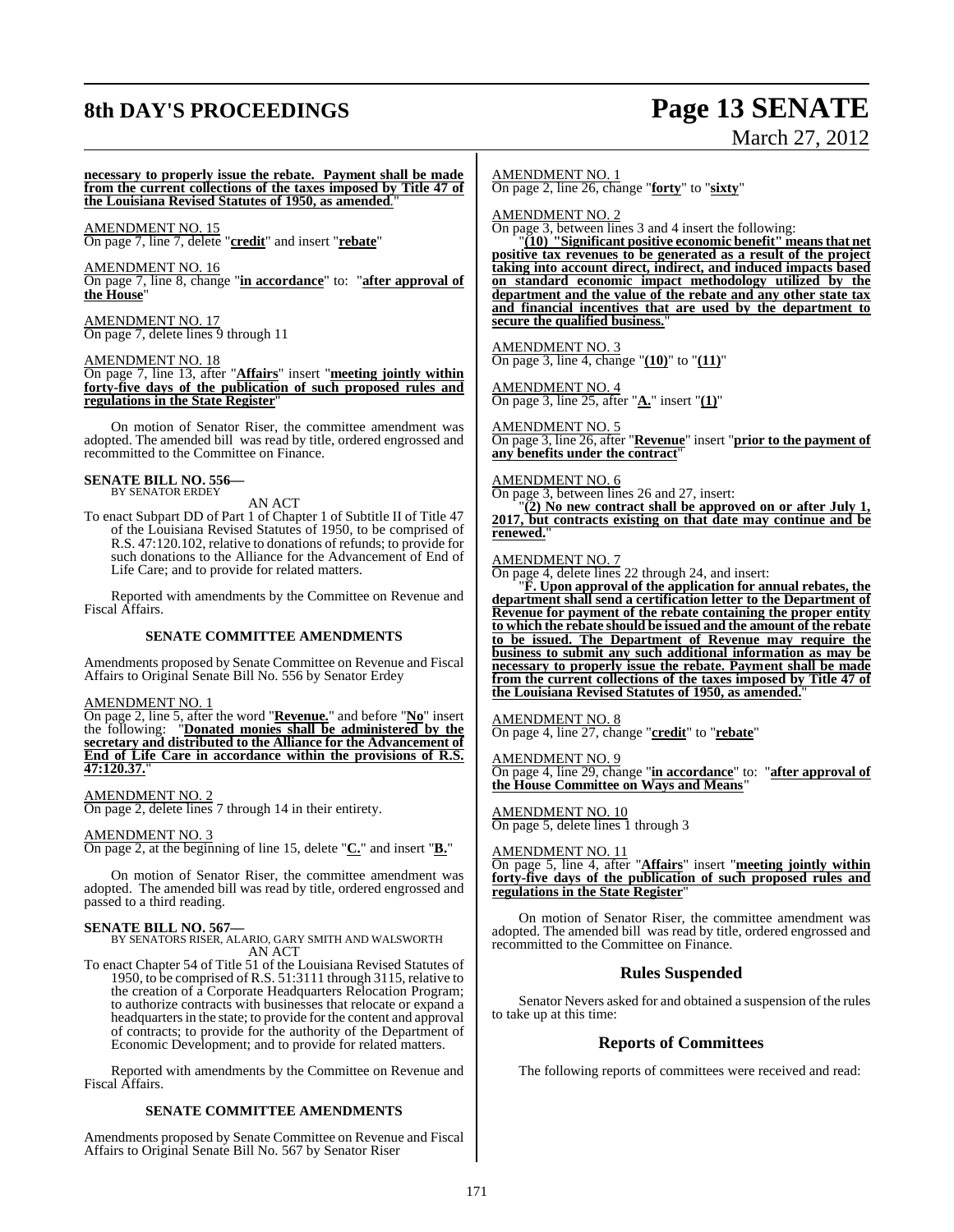# **Page 14 SENATE 8th DAY'S PROCEEDINGS**

March 27, 2012

#### **REPORT OF COMMITTEE ON**

#### **JUDICIARY A**

Senator Ben W. Nevers, Chairman on behalf of the Committee on Judiciary A, submitted the following report:

March 27, 2012

To the President and Members of the Senate:

I am directed by your Committee on Judiciary A to submit the following report:

#### **SENATE BILL NO. 90—** BY SENATOR RISER

AN ACT

To amend and reenact R.S. 40:46(A), relative to legitimation; to provide for legitimation by a major child and the biological parents; to provide for specific information required; and to provide for related matters.

Reported with amendments.

# **SENATE BILL NO. 153—** BY SENATOR BROOME

AN ACT

To amend and reenact Subpart E of Part III of Chapter 1 of Code Title V of Code Book I of Title 9 of the Louisiana Revised Statutes of 1950, to be comprised of R.S. 9:355.1 through 355.19, to enact R.S. 9:357, and to direct the Louisiana State Law Institute to add a comment under Civil Code Article 134, relative to child custody and the relocation of the residence of a child; to provide for definitions; to provide for applicability; to provide for the proposal of relocation; to provide for notice; to provide for an objection; to provide for a limitation on an objection; to provide for the failure to object; to provide for the burden of proof; to provide for court authorization to relocate; to provide for a temporary order; to provide for the priority for trial; to provide for factors to determine a contested relocation; to provide for the appointment of a mental health expert; to provide for a modification of custody; to provide for a posting of security; to provide for sanctions; to provide for the use of technology; and to provide for related matters.

Reported with amendments.

#### **SENATE BILL NO. 261—** BY SENATOR NEVERS

AN ACT

To amend and reenact Civil Code Articles 136 and 137 and R.S. 9:344(D), relative to children; to provide relative to the duties of care, custody, and control of children under certain circumstances; to provide relative to rights and responsibilities; to provide relative to custody and visitation; to provide relative to awards of visitation rights; to provide relative to visitation by grandparents and other non-parents; to provide certain terms, conditions, procedures, and requirements; and to provide for related matters.

Reported with amendments.

# **SENATE BILL NO. 429—** BY SENATOR NEVERS

AN ACT

To amend and reenact Code of Civil Procedure Article 970(A), relative to motions for judgment on offer of judgment; to provide relative to time periods; to provide for certain terms, conditions and procedures; and to provide for related matters.

Reported favorably.

#### **SENATE BILL NO. 506—**

BY SENATOR CLAITOR

AN ACT To enact Code of Civil Procedure Article 1426.1, relative to discovery; to provide relative to stay of discovery in civil proceedings for good cause shown by district attorney conducting a related criminal investigation; to provide certain terms and procedures; and to provide for related matters.

Reported with amendments.

# **SENATE BILL NO. 509—** BY SENATOR CLAITOR

AN ACT To enact Code of Civil Procedure Article 4919(D), relative to service of citation in justice of the peace courts; to provide for service by certified mail; to provide relative to service of the notice of judgment; to provide for certain terms and procedures; and to provide for related matters.

Reported with amendments.

Respectfully submitted, BEN W. NEVERS Chairman

#### **Rules Suspended**

Senator Dorsey-Colomb asked for and obtained a suspension of the rules to recall Senate Bill No. 272 from the Committee on Senate and Governmental Affairs.

#### **SENATE BILL NO. 272—**

BY SENATOR DORSEY-COLOMB

AN ACT To amend and reenact R.S. 25:372(C), relative to use of the Old State Capitol; deletes the requirement to provide office space for the Department of Veterans Affairs in the Old State Capitol; and to provide for related matters.

On motion of Senator Dorsey-Colomb the bill was read by title and withdrawn from the files of the Senate.

#### **Senate Concurrent Resolutions on Second Reading Reported by Committees**

# **SENATE CONCURRENT RESOLUTION NO. 3—** BY SENATOR ERDEY

A CONCURRENT RESOLUTION

To urge and request the Department of Public Safety and Corrections, public safety services, the office of motor vehicles, and the Louisiana state police, to apply and enforce R.S. 32:303(D) which provides that headlamps on motor vehicles shall emit a white light only, including light emitted by white high intensity discharge forward lighting, and prohibits a motor vehicle from being equipped with headlamps that are off-road colored lights.

Reported favorably by the Committee on Transportation, Highways and Public Works.

The resolution was read by title. Senator Erdey moved to adopt the Senate Concurrent Resolution.

#### **ROLL CALL**

The roll was called with the following result:

#### YEAS

| Mr. President | Erdey     | Peacock  |
|---------------|-----------|----------|
| Adlev         | Heitmeier | Perry    |
| Allain        | Johns     | Peterson |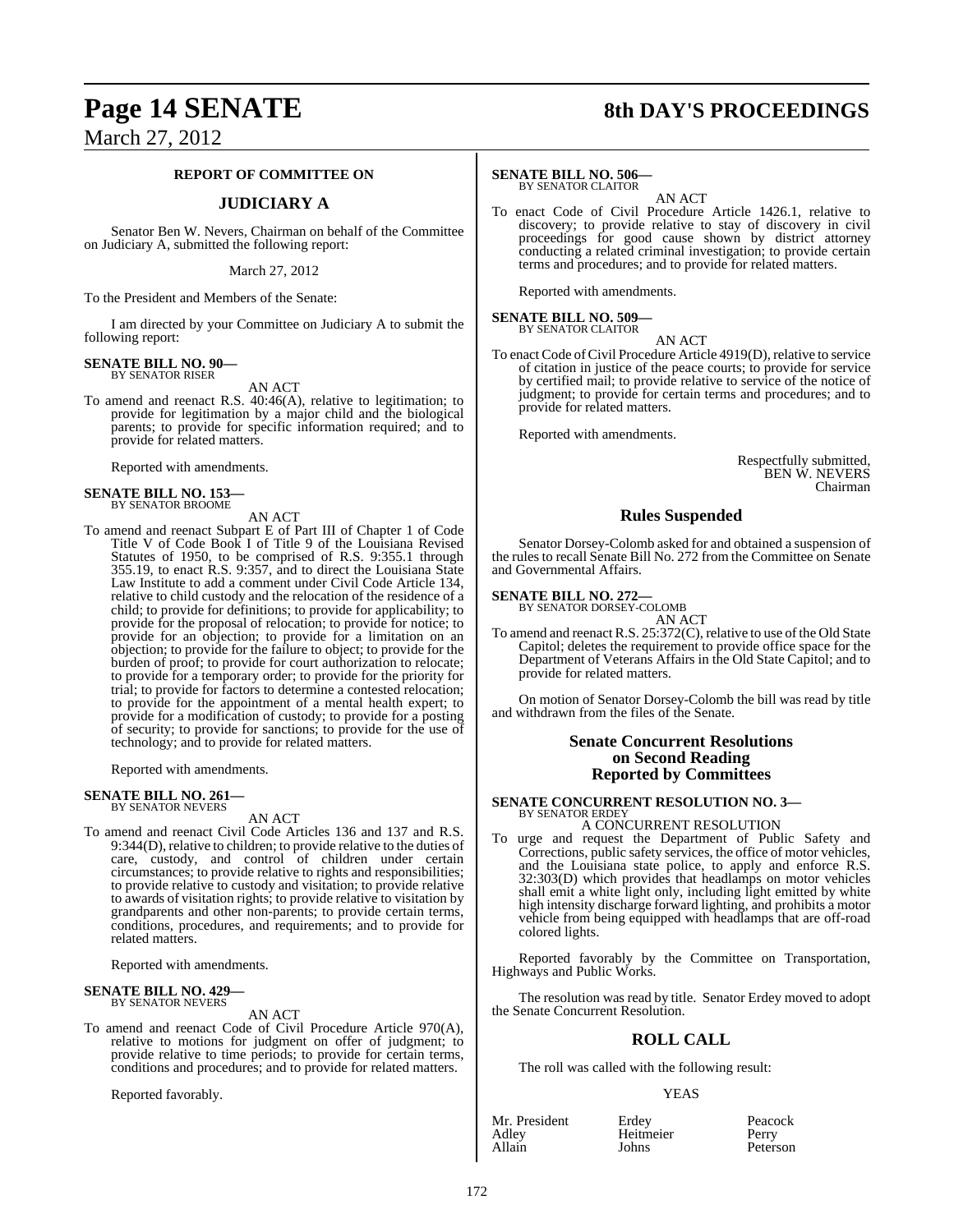# **8th DAY'S PROCEEDINGS Page 15 SENATE**

Amedee Kostelka Riser<br>Appel LaFleur Smith Broome Long<br>Buffington Martiny Buffington Martiny Thompson<br>Chabert Mills Walsworth Claitor Morrell Ward Cortez Morrish<br>Crowe Murray Total - 32

LaFleur Smith, G.<br>Long Tarver Murray

**NAYS** 

Walsworth<br>Ward

Total - 0

Total - 5

ABSENT

| Brown         | Gallot        | Smith, J. |
|---------------|---------------|-----------|
| Donahue       | Guillory      |           |
| Dorsey-Colomb | <b>Nevers</b> |           |
| Total - 7     |               |           |

The Chair declared the Senate had adopted the Senate Concurrent Resolution and ordered it sent to the House.

#### **SENATE CONCURRENT RESOLUTION NO. 20—** BY SENATOR ADLEY

A CONCURRENT RESOLUTION To urge and request the Department of Transportation and Development to hold public meetings prior to proposed closure of a public railroad grade crossing on non-state maintained parish and municipal roadways.

Reported favorably by the Committee on Transportation, Highways and Public Works.

The resolution was read by title. Senator Adley moved to adopt the Senate Concurrent Resolution.

#### **ROLL CALL**

The roll was called with the following result:

#### YEAS

| Mr. President<br>Adley<br>Allain<br>Amedee | Erdey<br>Gallot<br>Guillory<br>Heitmeier | Peacock<br>Perry<br>Peterson<br>Riser |
|--------------------------------------------|------------------------------------------|---------------------------------------|
| Appel<br><b>Broome</b>                     | Johns<br>LaFleur                         | Smith, G.<br>Tarver                   |
| <b>Brown</b>                               | Long                                     | Thompson                              |
| <b>Buffington</b><br>Chabert               | Martiny<br>Mills                         | Walsworth<br>Ward                     |
| Claitor                                    | Morrell                                  | White                                 |
| Cortez<br>Crowe                            | Morrish<br>Murray                        |                                       |
| Total - 34                                 | <b>NAYS</b>                              |                                       |
| Total - 0                                  |                                          |                                       |
|                                            | <b>ABSENT</b>                            |                                       |
| Donahue<br>Dorsey-Colomb                   | Kostelka<br><b>Nevers</b>                | Smith, J.                             |

The Chair declared the Senate had adopted the Senate Concurrent Resolution and ordered it sent to the House.

#### **Senate Bills and Joint Resolutions on Third Reading and Final Passage**

# March 27, 2012

**SENATE BILL NO. 164—** BY SENATORS MARTINY AND THOMPSON AN ACT

To amend and reenact R.S. 6:415(B), (C), (D), (F) and (G), and to enact R.S. 6:415(I), relative to banking; to provide certain restrictions and prohibit certain practices; to provide for loans, credit exposure, derivative transactions, restrictions, and rules; to provide certain definitions; and to provide for related matters.

#### **Floor Amendments**

Senator Martiny proposed the following amendments.

#### **SENATE FLOOR AMENDMENTS**

Amendments proposed by Senator Martiny on behalf of the Legislative Bureau to Engrossed Senate Bill No. 164 by Senator Martiny

AMENDMENT NO. 1 On page 1, line 15, following "**A**" insert "**of this Section**"

AMENDMENT NO. 2 On page 2, line 10, following "**that**" and before "**the**" delete "**as to**"

AMENDMENT NO. 3 On page 3, line 8, following "B" insert "**of this Section**"

AMENDMENT NO. 4 On page 3, line 18, following "B" insert "**of this Section**"

On motion of Senator Martiny, the amendments were adopted.

The bill was read by title. Senator Martiny moved the final passage of the amended bill.

## **ROLL CALL**

The roll was called with the following result:

#### YEAS

| Mr. President<br>Adlev<br>Allain<br>Amedee<br>Appel<br>Broome<br>Brown<br>Buffington<br>Claitor<br>Cortez<br>Crowe<br>Dorsey-Colomb<br>Total - 34 | Erdey<br>Gallot<br>Guillory<br>Heitmeier<br>Johns<br>Kostelka<br>LaFleur<br>Long<br>Martiny<br>Mills<br>Morrell<br>Morrish<br><b>NAYS</b> | Murray<br>Peacock<br>Perry<br>Peterson<br>Riser<br>Smith, G.<br>Thompson<br>Walsworth<br>Ward<br>White |
|---------------------------------------------------------------------------------------------------------------------------------------------------|-------------------------------------------------------------------------------------------------------------------------------------------|--------------------------------------------------------------------------------------------------------|
| Total - 0                                                                                                                                         | <b>ABSENT</b>                                                                                                                             |                                                                                                        |
| Chabert<br>Donahue<br>Total - 5                                                                                                                   | <b>Nevers</b><br>Smith, J.                                                                                                                | Tarver                                                                                                 |

The Chair declared the amended bill was passed, ordered reengrossed and sent to the House. Senator Martiny moved to reconsider the vote by which the bill was passed and laid the motion on the table.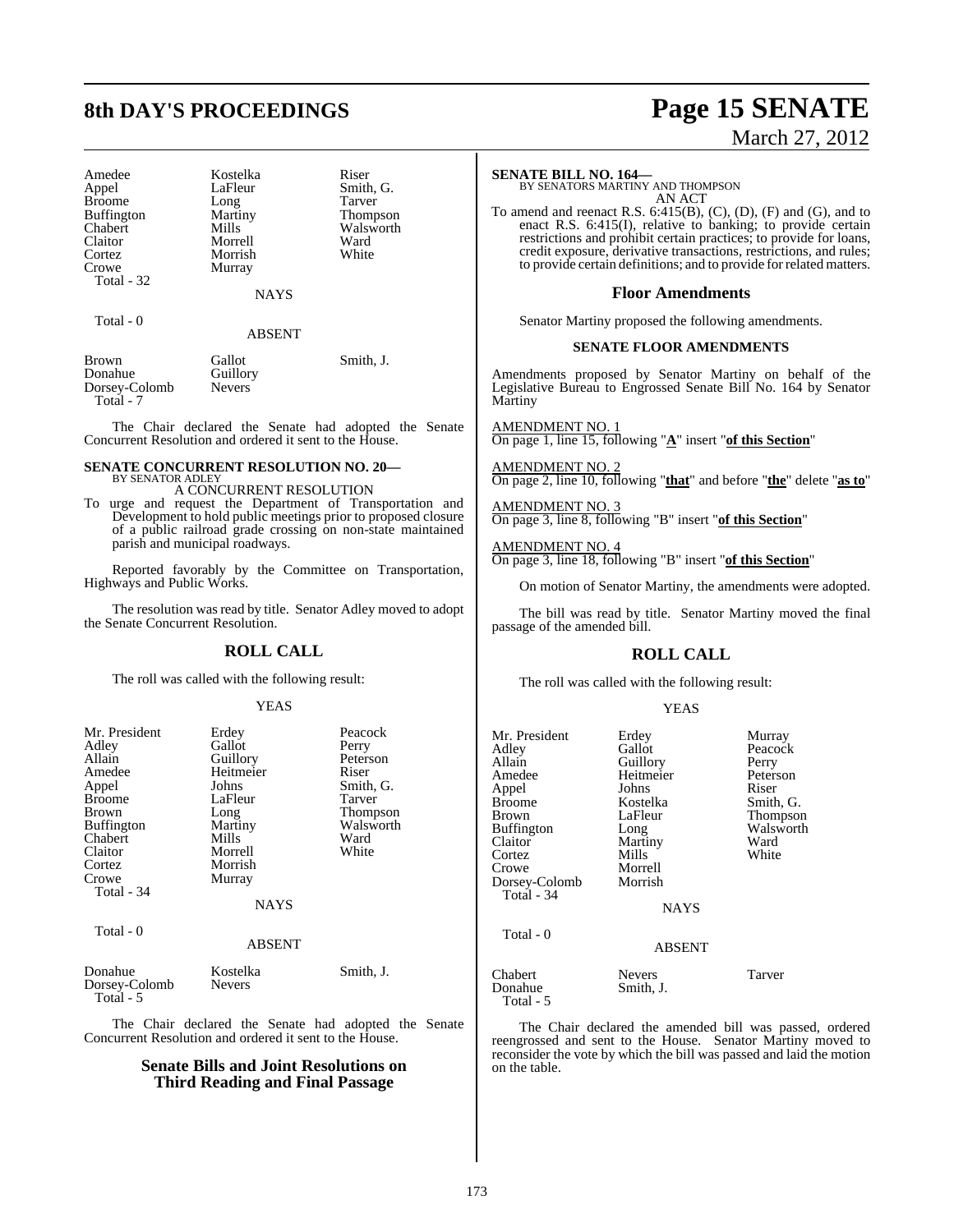#### **SENATE BILL NO. 263—** BY SENATOR MARTINY

AN ACT

To amend and reenact R.S. 9:3424(B), R.S. 13:3471(1)(c), R.S. 22:177(B), 335, and 442(B), and R.S. 45:200.8(B), relative to service of process; to provide for the manner in which the secretary of state effects service of process; to allow the secretary of state to obtain service of process by certified mail, and to remove the requirement that return receipt be requested; to provide for the secretary of state's service of process on a foreign corporation or foreign limited liability company; to provide for the secretary of state's service of process on an insurer's attorney-in-fact, on a foreign insurer and on an unauthorized insurer; to provide for the secretary of state's service of process on the owner of a public carrier vehicle; and to provide for related matters.

#### **Floor Amendments**

Senator Martiny proposed the following amendments.

#### **SENATE FLOOR AMENDMENTS**

Amendments proposed by Senator Martiny on behalf of the Legislative Bureau to Engrossed Senate Bill No. 263 by Senator Martiny

AMENDMENT NO. 1 On page 4, after line 11, insert "\* \* \*"

On motion of Senator Martiny, the amendments were adopted.

The bill was read by title. Senator Martiny moved the final passage of the amended bill.

#### **ROLL CALL**

The roll was called with the following result:

#### YEAS

| Mr. President     | Dorsey-Colomb | Murray          |
|-------------------|---------------|-----------------|
| Adley             | Erdey         | Peacock         |
| Allain            | Gallot        | Perry           |
| Amedee            | Guillory      | Peterson        |
| Appel             | Heitmeier     | Riser           |
| <b>Broome</b>     | Johns         | Smith, G.       |
| Brown             | Kostelka      | Tarver          |
| <b>Buffington</b> | LaFleur       | <b>Thompson</b> |
| Chabert           | Long          | Walsworth       |
| Claitor           | Martiny       | Ward            |
| Cortez            | Mills         | White           |
| Crowe             | Morrell       |                 |
| Donahue           | Morrish       |                 |
| Total - 37        |               |                 |
|                   | <b>NAYS</b>   |                 |
| Total - 0         | ABSENT        |                 |

Nevers Smith, J. Total - 2

The Chair declared the amended bill was passed, ordered reengrossed and sent to the House. Senator Martiny moved to reconsider the vote by which the bill was passed and laid the motion on the table.

# **Page 16 SENATE 8th DAY'S PROCEEDINGS**

**SENATE BILL NO. 318—** BY SENATOR MARTINY AND REPRESENTATIVE TALBOT AN ACT

To amend and reenact R.S. 37:701(B), relative to the Louisiana Professional Engineering and Land Surveying Board; to provide powers, duties, and jurisdiction of the Louisiana Professional Engineering and Land Surveying Board; to provide relative to naval architects and marine engineers; and to provide for related matters.

The bill was read by title. Senator Martiny moved the final passage of the bill.

#### **ROLL CALL**

The roll was called with the following result:

#### YEAS

| Mr. President<br>Adley<br>Allain<br>Amedee<br>Appel<br><b>Broome</b><br>Brown<br>Buffington<br>Chabert<br>Claitor<br>Cortez<br>Crowe<br>Total - 34 | Donahue<br>Dorsey-Colomb<br>Erdey<br>Gallot<br>Guillory<br>Heitmeier<br>Johns<br>Kostelka<br>LaFleur<br>Long<br>Martiny<br>Mills<br>NAYS | Morrell<br>Morrish<br>Murray<br>Peacock<br>Perry<br>Riser<br>Smith, G.<br>Walsworth<br>Ward<br>White |
|----------------------------------------------------------------------------------------------------------------------------------------------------|------------------------------------------------------------------------------------------------------------------------------------------|------------------------------------------------------------------------------------------------------|
| Peterson<br>Total - 2                                                                                                                              | <b>Thompson</b><br><b>ABSENT</b>                                                                                                         |                                                                                                      |
| <b>Nevers</b><br>Total - 3                                                                                                                         | Smith, J.                                                                                                                                | Tarver                                                                                               |

The Chair declared the bill was passed and ordered it sent to the House. Senator Martiny moved to reconsider the vote by which the bill was passed and laid the motion on the table.

#### **SENATE BILL NO. 95**

BY SENATOR MORRELL AN ACT

To amend and reenact R.S. 37:1782(5)(a), 1797(B), and 1798(A)(1) and to enact R.S. 37:1798(A)(3), relative to information furnished to police or sheriff; requires a pawnbroker to provide certain information obtained to the Department of Public Safety and Corrections, division of probation and parole; to provide relative to the means for providing transactional information; to provide with respect to time delays for delivery of certain information; and to provide for related matters.

#### **Floor Amendments**

Senator Martiny sent up floor amendments.

#### **SENATE FLOOR AMENDMENTS**

Amendments proposed by Senator Martiny on behalf of the Legislative Bureau to Engrossed Senate Bill No. 95 by Senator Morrell

#### AMENDMENT NO. 1

On page 1, lines 2 and 9, change "1798(A)(1)" to "1798(A)(1)(a)"

On motion of Senator Martiny, the amendments were adopted.

The bill was read by title. Senator Morrell moved the final passage of the amended bill.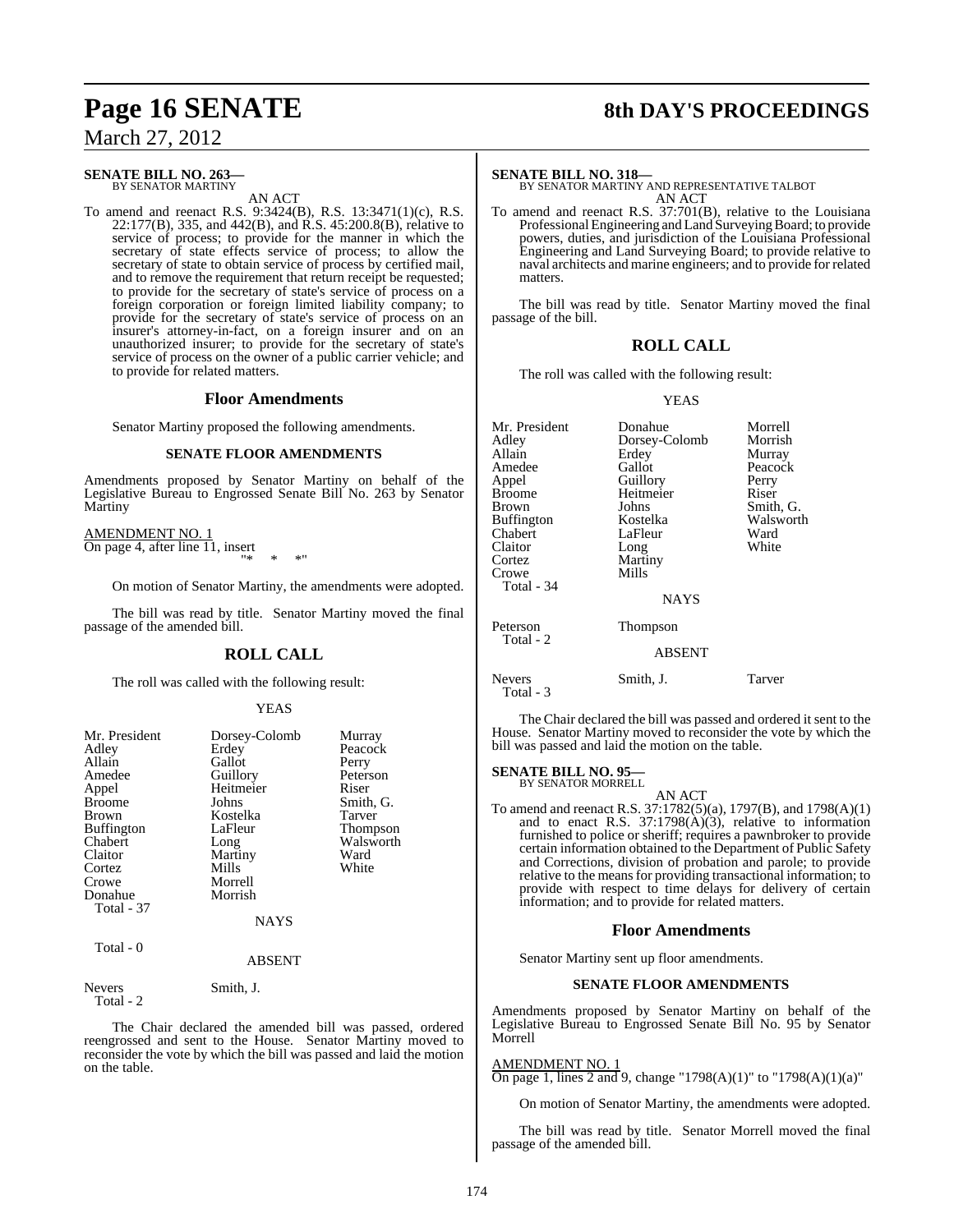## **ROLL CALL**

The roll was called with the following result:

#### YEAS

| Mr. President<br>Adley<br>Allain<br>Amedee<br>Appel<br><b>Broome</b><br><b>Brown</b> | Dorsey-Colomb<br>Erdey<br>Gallot<br>Guillory<br>Heitmeier<br>Johns<br>Kostelka | Morrish<br>Murray<br>Peacock<br>Perry<br>Peterson<br>Riser<br>Smith, G. |
|--------------------------------------------------------------------------------------|--------------------------------------------------------------------------------|-------------------------------------------------------------------------|
| <b>Buffington</b>                                                                    | LaFleur                                                                        | <b>Tarver</b>                                                           |
| Claitor                                                                              | Long                                                                           | <b>Thompson</b>                                                         |
| Cortez                                                                               | Martiny                                                                        | Walsworth                                                               |
| Crowe                                                                                | Mills                                                                          | Ward                                                                    |
| Donahue                                                                              | Morrell                                                                        | White                                                                   |
| Total - 36                                                                           |                                                                                |                                                                         |
|                                                                                      | <b>NAYS</b>                                                                    |                                                                         |

Total - 0

#### ABSENT

| Chabert     | <b>Nevers</b> | Smith, J. |
|-------------|---------------|-----------|
| Total - $3$ |               |           |

The Chair declared the amended bill was passed, ordered reengrossed and sent to the House. Senator Morrell moved to reconsider the vote by which the bill was passed and laid the motion on the table.

**SENATE BILL NO. 97—**<br>BY SENATORS MORRELL, ALARIO, JOHNS, LAFLEUR AND GARY<br>SMITH AND REPRESENTATIVE ARNOLD AN ACT

To enact Part IV of Chapter 35 of Title 13 of the Louisiana Revised Statutes of 1950, to be comprised of R.S. 13:5631 through 5636 and R.S.  $36:4(B)(1)(ff)$ , to create and provide relative to the Louisiana Sheriff's Executive Management Institute; to provide relative to the board of directors, their qualifications and appointment; to provide for Senate confirmation; to provide for the necessary conditions required to receive an increase in compensation; and to provide for related matters.

#### **Floor Amendments**

Senator Martiny sent up floor amendments.

#### **SENATE FLOOR AMENDMENTS**

Amendments proposed by Senator Martiny on behalf of the Legislative Bureau to Engrossed Senate Bill No. 97 by Senator Morrell

AMENDMENT NO. 1 On page 2, line 21, following "**in**" and before "**of**" change "**Subsection (C)(1)**" to "**Paragraph (C)(1)**"

AMENDMENT NO. 2 On page 4, line 12, following "**this**" and before "**;**" change "**Subpart**" to "**Part**"

On motion of Senator Martiny, the amendments were adopted.

Senator Claitor asked for a ruling from the Chair as to whether the salary option language was germane to the bill.

The Chair ruled that the language was germane to the bill.

#### **Floor Amendments**

Senator Morrell proposed the following amendments.

# **8th DAY'S PROCEEDINGS Page 17 SENATE**

March 27, 2012

#### **SENATE FLOOR AMENDMENTS**

Amendments proposed by Senator Morrell to Engrossed Senate Bill No. 97 by Senator Morrell

#### AMENDMENT NO. 1 On page 4, line 27, change "**- 5636**" to "**et seq.**"

On motion of Senator Morrell, the amendments were adopted.

#### **Floor Amendments**

Senator Peacock proposed the following amendments.

#### **SENATE FLOOR AMENDMENTS**

Amendments proposed by Senator Peacock to Engrossed Senate Bill No. 97 by Senator Morrell

AMENDMENT NO. 1 On page 3, line 25, "delete "**individuals,**"

#### AMENDMENT NO. 2

On page 3, line 26, after "**foundations,**" delete the remainder of the line and insert the following: "**the state or federal government, and donations, contributions, grants, or gifts in amounts of not more than two hundred dollars from any one individual.**"

On motion of Senator Peacock, the amendments were adopted.

The bill was read by title. Senator Morrell moved the final passage of the amended bill.

### **ROLL CALL**

The roll was called with the following result:

#### YEAS

| Mr. President     | Donahue       | Morrell   |
|-------------------|---------------|-----------|
|                   |               |           |
| Adley             | Dorsey-Colomb | Morrish   |
| Allain            | Erdey         | Murray    |
| Amedee            | Gallot        | Peacock   |
| Appel             | Guillory      | Perry     |
| <b>Broome</b>     | Heitmeier     | Riser     |
| <b>Brown</b>      | Johns         | Smith, G. |
| <b>Buffington</b> | Kostelka      | Tarver    |
| Chabert           | LaFleur       | Thompson  |
| Claitor           | Long          | Walsworth |
| Cortez            | Martiny       | Ward      |
| Crowe             | Mills         | White     |
| Total - 36        |               |           |
|                   | NAYS          |           |

#### ABSENT

Nevers Smith, J. Total - 2

Peterson Total - 1

The Chair declared the amended bill was passed, ordered reengrossed and sent to the House. Senator Morrell moved to reconsider the vote by which the bill was passed and laid the motion on the table.

# **SENATE BILL NO. 109—** BY SENATOR MORRELL

AN ACT

To amend and reenact the introductory paragraph of R.S. 26:71(A), the introductory paragraph of R.S. 26:271(A), and the introductory paragraph of R.S. 26:903, relative to alcohol and tobacco permits; to establish permit fees not to exceed a maximum amount for a particular permit; to provide for rule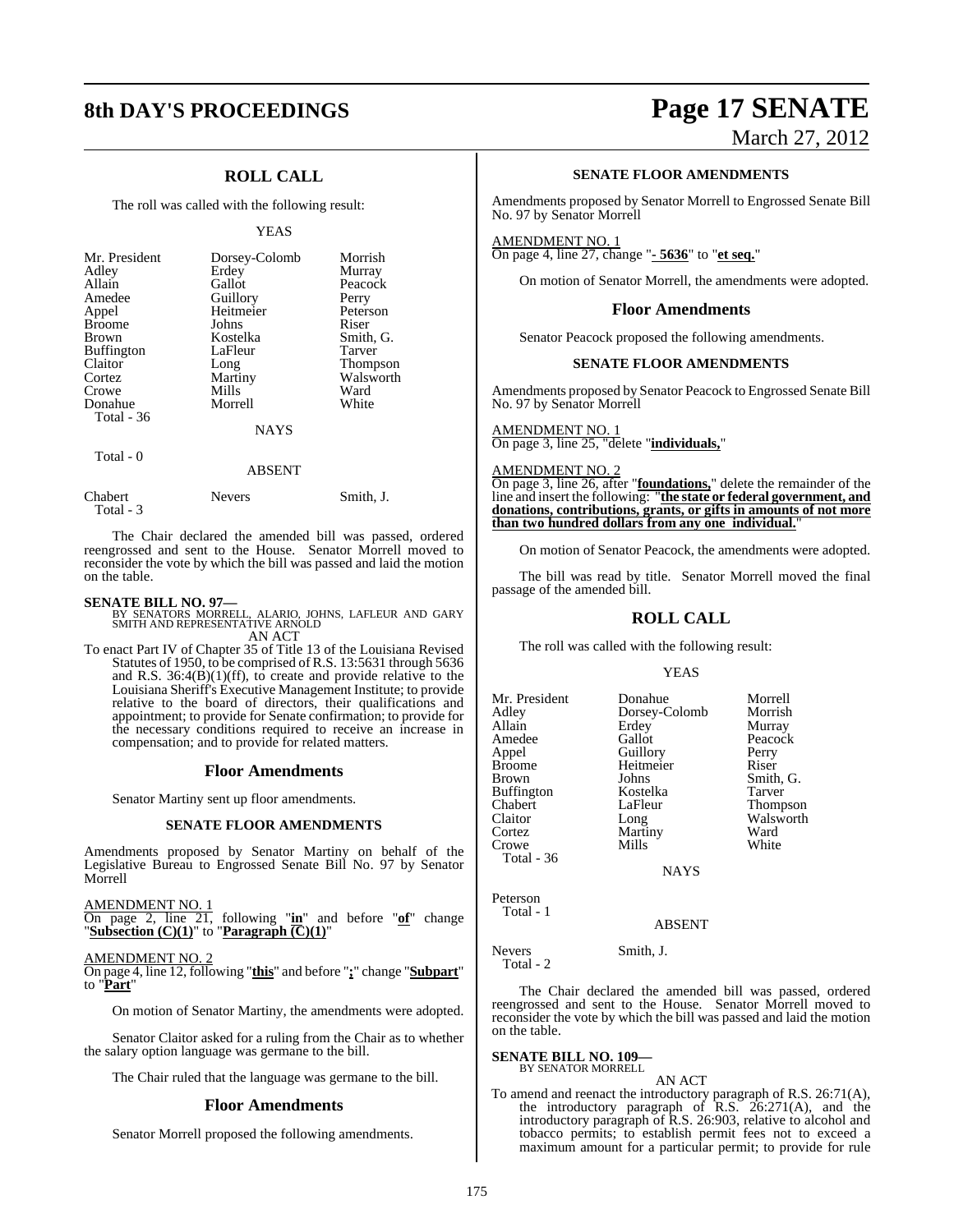making authority to set these fees; and to provide for related matters.

The bill was read by title. Senator Morrell moved the final passage of the bill.

### **ROLL CALL**

The roll was called with the following result:

#### YEAS

| Mr. President     | Donahue       | Morrish         |
|-------------------|---------------|-----------------|
| Adley             | Dorsey-Colomb | Murray          |
| Allain            | Erdey         | Peacock         |
| Amedee            | Gallot        | Perry           |
| Appel             | Guillory      | Peterson        |
| <b>Broome</b>     | Heitmeier     | Riser           |
| <b>Brown</b>      | Johns         | Smith, G.       |
| <b>Buffington</b> | LaFleur       | Tarver          |
| Chabert           | Long          | <b>Thompson</b> |
| Claitor           | Martiny       | Walsworth       |
| Cortez            | Mills         | Ward            |
| Crowe             | Morrell       | White           |
| Total - 36        |               |                 |
|                   | <b>NAYS</b>   |                 |

## Total - 0

## ABSENT

| Kostelka  | <b>Nevers</b> | Smith, J. |
|-----------|---------------|-----------|
| Total - 3 |               |           |

The Chair declared the bill was passed and ordered it sent to the House. Senator Morrell moved to reconsider the vote by which the bill was passed and laid the motion on the table.

#### **SENATE BILL NO. 110—** BY SENATOR MORRELL

AN ACT

To amend and reenact R.S.  $26:91(A)(2)$  and  $287(A)(1)(a)$ , relative to the office of alcohol and tobacco control; to provide relative to the suspension or revocation of permits; and to provide for related matters.

The bill was read by title. Senator Morrell moved the final passage of the bill.

## **ROLL CALL**

The roll was called with the following result:

#### YEAS

| Mr. President     | Erdey     | Murray                |
|-------------------|-----------|-----------------------|
| Adley             | Gallot    | Peacock               |
| Allain            | Guillory  | Perry                 |
| Amedee            | Heitmeier | Peterson              |
| Appel             | Johns     | Riser                 |
| Brown             | LaFleur   | Smith, G.             |
| <b>Buffington</b> | Long      | Tarver                |
| Chabert           | Martiny   |                       |
| Cortez            | Mills     | Thompson<br>Walsworth |
| Crowe             | Morrell   | Ward                  |
| Dorsey-Colomb     | Morrish   | White                 |
| Total - 33        |           |                       |
|                   |           |                       |

NAYS

Claitor Total - 1

# **Page 18 SENATE 8th DAY'S PROCEEDINGS**

#### ABSENT

| <b>Broome</b> | Kostelka      | Smith. J. |
|---------------|---------------|-----------|
| Donahue       | <b>Nevers</b> |           |
| Total - 5     |               |           |

The Chair declared the bill was passed and ordered it sent to the House. Senator Morrell moved to reconsider the vote by which the bill was passed and laid the motion on the table.

#### **SENATE BILL NO. 117—**

BY SENATOR MORRELL AN ACT

To amend and reenact R.S.  $26:90(A)(12)$  and  $286(A)(12)$ , and to enact R.S. 26:911(A)(5) and (6), relative to the office of alcohol and tobacco control; to prohibit the acceptance of nutritional assistance benefits for the purchase of alcohol or tobacco products; to prohibit certain illegal activities on or about licensed premises; and to provide for related matters.

#### **Floor Amendments**

Senator Martiny sent up floor amendments.

#### **SENATE FLOOR AMENDMENTS**

Amendments proposed by Senator Martiny on behalf of the Legislative Bureau to Engrossed Senate Bill No. 117 by Senator Morrell

#### AMENDMENT NO. 1

On page 2, line 27, change "**licensees**" to "**licensee's**"

On motion of Senator Martiny, the amendments were adopted.

The bill was read by title. Senator Morrell moved the final passage of the amended bill.

#### **ROLL CALL**

The roll was called with the following result:

#### YEAS

| Mr. President<br>Adley<br>Amedee<br>Appel<br>Brown<br>Buffington<br>Chabert<br>Claitor<br>Cortez<br>Crowe<br>Donahue<br>Total - 31<br>Total - 0 | Erdey<br>Gallot<br>Guillory<br>Johns<br>LaFleur<br>Long<br>Martiny<br>Mills<br>Morrell<br>Morrish<br>Murray<br><b>NAYS</b> | Peacock<br>Perry<br>Riser<br>Smith, G.<br>Tarver<br>Thompson<br>Walsworth<br>Ward<br>White |
|-------------------------------------------------------------------------------------------------------------------------------------------------|----------------------------------------------------------------------------------------------------------------------------|--------------------------------------------------------------------------------------------|
|                                                                                                                                                 | <b>ABSENT</b>                                                                                                              |                                                                                            |
| Allain<br>Broome<br>Dorsey-Colomb<br>Total - 8                                                                                                  | Heitmeier<br>Kostelka<br><b>Nevers</b>                                                                                     | Peterson<br>Smith, J.                                                                      |

The Chair declared the amended bill was passed, ordered reengrossed and sent to the House. Senator Morrell moved to reconsider the vote by which the bill was passed and laid the motion on the table.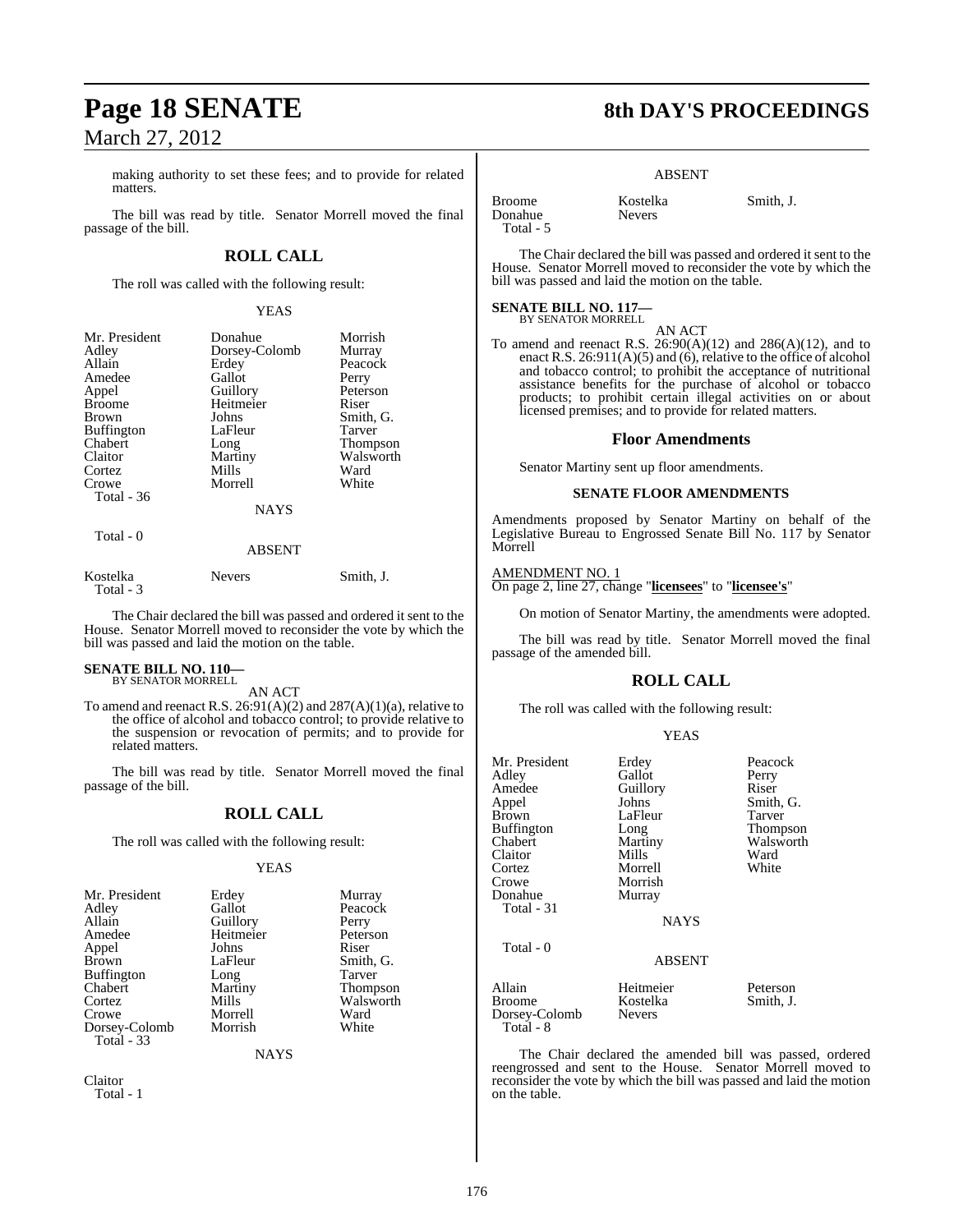# **8th DAY'S PROCEEDINGS Page 19 SENATE**

#### **SENATE BILL NO. 174—** BY SENATOR MORRELL

AN ACT

To amend and reenact R.S. 13:2501.1(F) and to enact R.S. 13:1337(C), 2151(E) and 2151.4(E), relative to courts and judicial procedure; to provide relative to the jurisdiction of the Traffic Court of New Orleans and the First and Second City Courts of New Orleans; to provide relative to appeals by any person aggrieved by a decision concerning a traffic violation enforced by the city of New Orleans' automated traffic enforcement system; to provide certain terms and conditions; and to provide for related matters.

The bill was read by title. Senator Morrell moved the final passage of the bill.

#### **ROLL CALL**

The roll was called with the following result:

#### YEAS

| Mr. President<br>Adley<br>Allain<br>Broome<br>Brown<br><b>Buffington</b><br>Chabert<br>Cortez<br>Crowe<br>Total - 26 | Dorsey-Colomb<br>Gallot<br>Guillory<br>Heitmeier<br>Johns<br>Kostelka<br>LaFleur<br>Long<br>Mills<br><b>NAYS</b> | Morrell<br>Murray<br>Peacock<br>Perry<br>Peterson<br>Smith, G.<br>Tarver<br>Ward |
|----------------------------------------------------------------------------------------------------------------------|------------------------------------------------------------------------------------------------------------------|----------------------------------------------------------------------------------|
| Amedee<br>Appel<br>Claitor<br>Total - 8                                                                              | Donahue<br>Erdey<br>Martiny<br><b>ABSENT</b>                                                                     | Riser<br>Walsworth                                                               |
| Morrish                                                                                                              | Smith, J.                                                                                                        | White                                                                            |

The Chair declared the bill was passed and ordered it sent to the House. Senator Morrell moved to reconsider the vote by which the bill was passed and laid the motion on the table.

# **SENATE BILL NO. 262—** BY SENATOR MORRELL

Total - 5

Nevers Thompson

AN ACT

To amend and reenact R.S. 26:80(A), the introductory paragraph of  $(F)(2)$ , and  $(H)$  and  $280(A)$ , the introductory paragraph of  $(F)(2)$ , and (H), and to enact R.S. 26:80(I), (J), and  $(K)$ , and  $280(I)$ , (J) and (K), relative to the office of alcohol and tobacco control, to provide relative to the qualifications of applicants for alcoholic beverage permits; to provide relative to the consideration of arrests, summons, charges, or indictments of applicants; to provide relative to the duty of licensees and permitees to provide certain information to the commissioner; and to provide for related matters.

#### **Floor Amendments**

Senator Martiny sent up floor amendments.

#### **SENATE FLOOR AMENDMENTS**

Amendments proposed by Senator Martiny on behalf of the Legislative Bureau to Engrossed Senate Bill No. 262 by Senator Morrell

# March 27, 2012

#### AMENDMENT NO. 1

On page 3, line 13, change "Paragraph" to "Paragraph**s**"

AMENDMENT NO. 2 On page 3, line 18, following "**G**" and before "**, evidence**" insert "**of this Section**"

AMENDMENT NO. 3 On page 7, line 10, change "Paragraph" to "Paragraph**s**"

AMENDMENT NO. 4 On page 7, line 15, following "**G**" and before "**, evidence**" insert "**of this Section**"

On motion of Senator Martiny, the amendments were adopted.

#### **Floor Amendments**

Senator Morrell proposed the following amendments.

#### **SENATE FLOOR AMENDMENTS**

Amendments proposed by Senator Morrell to Engrossed Senate Bill No. 262 by Senator Morrell

AMENDMENT NO. 1 On page 2, line 16; page 3, line 17; page 6, line 13; and page 7, line 14, change "**R.S. 27:310**" to "**Chapter 6 of Title 27 of theLouisiana Revised Statutes of 1950**"

On motion of Senator Morrell, the amendments were adopted.

On motion of Senator Morrell, the amended bill wasread by title and returned to the Calendar, subject to call.

**SENATE BILL NO. 366—** BY SENATOR MORRELL

AN ACT

To amend and reenact R.S. 26:78(A), 79, 278(A), and 279, relative to the contents of applications for alcoholic beverage permits; to provide for the form of sales tax clearance to be submitted with each original and renewal alcoholic beverage application; and to provide for related matters.

#### **Floor Amendments**

Senator Martiny sent up floor amendments.

#### **SENATE FLOOR AMENDMENTS**

Amendments proposed by Senator Martiny on behalf of the Legislative Bureau to Engrossed Senate Bill No. 366 by Senator Morrell

AMENDMENT NO. 1 On page 2, between lines 24 and 25, insert "\* \* \*"

On motion of Senator Martiny, the amendments were adopted.

The bill was read by title. Senator Morrell moved the final passage of the amended bill.

#### **ROLL CALL**

The roll was called with the following result:

#### YEAS

| Mr. President | Dorsey-Colomb | Peacock   |
|---------------|---------------|-----------|
| Adlev         | Erdey         | Perry     |
| Amedee        | Gallot        | Peterson  |
| Appel         | Heitmeier     | Riser     |
| Broome        | Kostelka      | Smith. G. |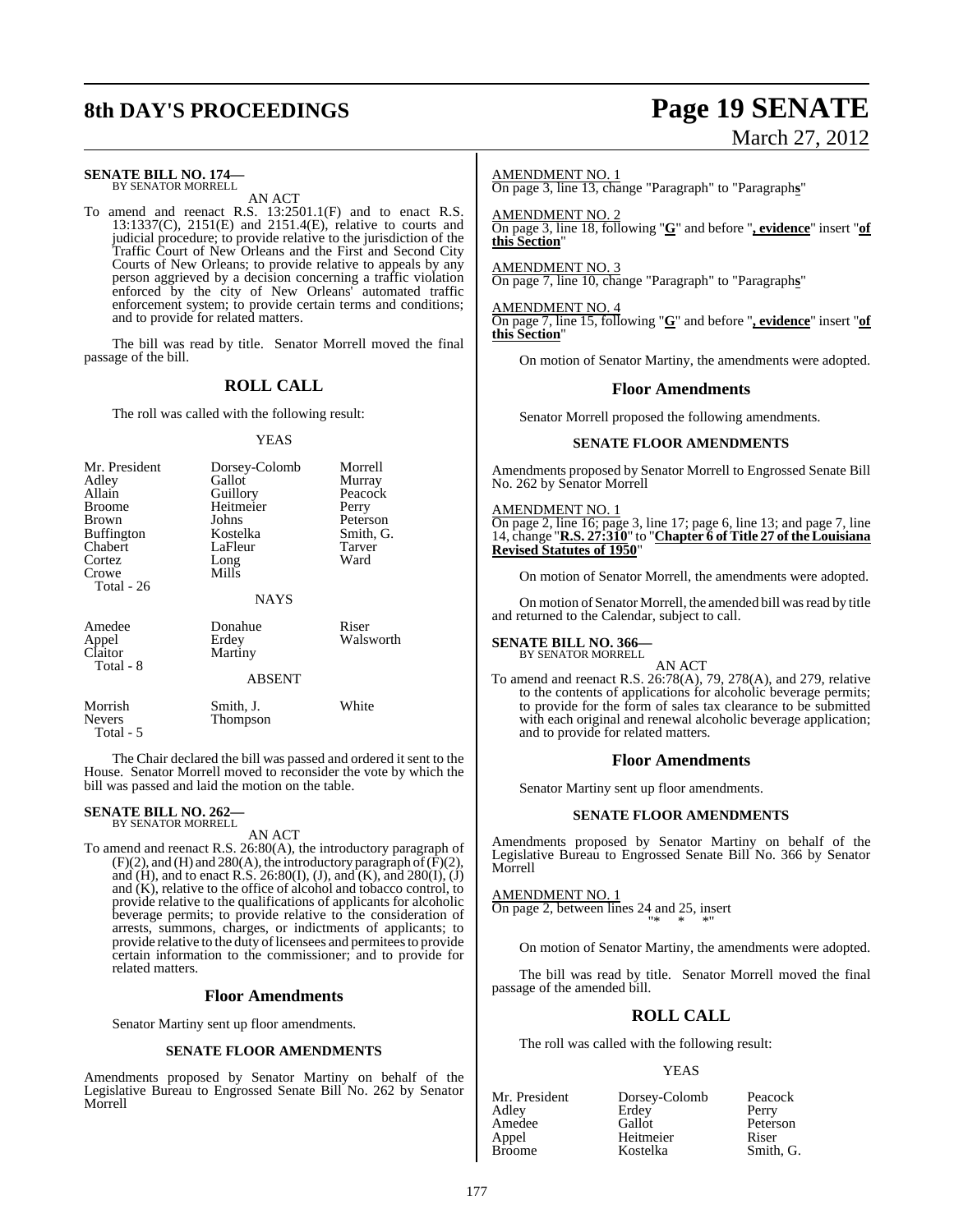| <b>Brown</b>       | LaFleur         | Tarver    |
|--------------------|-----------------|-----------|
| <b>Buffington</b>  | Long            | Thompson  |
| Chabert            | Martiny         | Walsworth |
| Claitor            | Mills           | Ward      |
| Cortez             | Morrell         | White     |
| Crowe              | Morrish         |           |
| Donahue            | Murray          |           |
| Total - 34         |                 |           |
|                    | <b>NAYS</b>     |           |
| Total - 0          |                 |           |
|                    | <b>ABSENT</b>   |           |
| Allain<br>Guillory | Johns<br>Nevers | Smith, J. |

The Chair declared the amended bill was passed, ordered reengrossed and sent to the House. Senator Morrell moved to reconsider the vote by which the bill was passed and laid the motion on the table.

#### **SENATE BILL NO. 625— (Substitute of Senate Bill No. 609 by Senator Murray)**

BY SENATOR MURRAY

Total - 5

AN ACT

To amend and reenact R.S. 13:477(introductory paragraph), 691(A), 1306, 1307, 1311, 1312, 1381.2, and 1594, and R.S. 44:181, to enact R.S. 13:1213.2 and 1336(D), and to repeal R.S. 13:474.1, 477(41), 621.41, 621.42 through 621.46, 714.1, 714.2, 751.1, 751.2 through 751.5, 841.3, 983, 996.62 through 996.64, R.S. 44:181.5 and 181.6, and Sections 6, 8, 9, 22, and 31 of Act No. 621 of the 2006 Regular Session of the Legislature, and Section 19 of Act No. 621 of the 2006 Regular Session of the Legislature as amended by Act No. 675 and Act No. 873 of the 2008 Regular Session of the Legislature, and Act No. 340 of the 2011 Regular Session of the Legislature, relative to courts and judicial procedure; to provide relative to the civil and criminal district courts and juvenile court of the parish of Orleans; to repeal provisions relative to the consolidation of the civil and criminal district courts of Orleans Parish into the Forty-First Judicial District Court and their respective clerks; to repeal effective dates for repeals of provisions related to the civil and criminal district courts and the abolition of the juvenile court of Orleans Parish; to provide that certain provisions of law that would have otherwise been repealed shall remain in effect; to provide for the distribution of fees collected in the Civil District Court; to provide for the salaries of the civil and criminal district court judges and certain family and juvenile court judges; to provide exclusive jurisdiction to the magistrate and criminal district court judges and commissionersto set certain bonds and release certain defendants; to provide relative to terms of office and elections for Orleans Parish Juvenile Court judges; to direct the Louisiana State LawInstitute to redesignate certain statutory provisions; and to provide for related matters.

#### **Floor Amendments**

Senator Martiny sent up floor amendments.

#### **SENATE FLOOR AMENDMENTS**

Amendments proposed by Senator Martiny on behalf of the Legislative Bureau to Engrossed Senate Bill No. 625 by Senator Murray

#### AMENDMENT NO. 1

On page 2, line 28, before "are hereby amended" change "and 1381.2" to "1381.2, and 1594"

On motion of Senator Martiny, the amendments were adopted.

# **Page 20 SENATE 8th DAY'S PROCEEDINGS**

#### **Floor Amendments**

Senator Murray proposed the following amendments.

#### **SENATE FLOOR AMENDMENTS**

Amendments proposed by Senator Murray to Engrossed Senate Bill No. 625 by Senator Murray

#### AMENDMENT NO. 1

On page 1, at the end of line 3, delete "and"

#### AMENDMENT NO. 2

On page 1, line 7, between "and" and "Section 19" insert "to provide for certain provisions of"

On motion of Senator Murray, the amendments were adopted.

#### **Floor Amendments**

Senator Murray proposed the following amendments.

#### **SENATE FLOOR AMENDMENTS**

Amendments proposed by Senator Murray to Engrossed Senate Bill No. 625 by Senator Murray

#### AMENDMENT NO. 1

On page 5, delete lines 19 through 26

On motion of Senator Murray, the amendments were adopted.

#### **Floor Amendments**

Senator Murray proposed the following amendments.

#### **SENATE FLOOR AMENDMENTS**

Amendments proposed by Senator Murray to Engrossed Senate Bill No. 625 by Senator Murray

AMENDMENT NO. 1

On page 3, line 14, after "**R.S. 13:42, et seq.,**" insert: "**as determined by recommendation of the Judicial Compensation Commission and approved by the legislature, and**"

On motion of Senator Murray, the amendments were adopted.

The bill was read by title. Senator Murray moved the final passage of the amended bill.

#### **ROLL CALL**

The roll was called with the following result: YEAS

| Mr. President     | Donahue       | Morrish   |
|-------------------|---------------|-----------|
| Adley             | Dorsey-Colomb | Murray    |
| Allain            | Erdey         | Peacock   |
| Amedee            | Gallot        | Perry     |
| Appel             | Guillory      | Peterson  |
| <b>Broome</b>     | Heitmeier     | Riser     |
| <b>Brown</b>      | Johns         | Smith, G. |
| <b>Buffington</b> | Kostelka      | Tarver    |
| Chabert           | LaFleur       | Thompson  |
| Claitor           | Long          | Walsworth |
| Cortez            | Martiny       | Ward      |
| Crowe             | Mills         | White     |
| Total - $36$      |               |           |
|                   | <b>NAYS</b>   |           |

Total - 0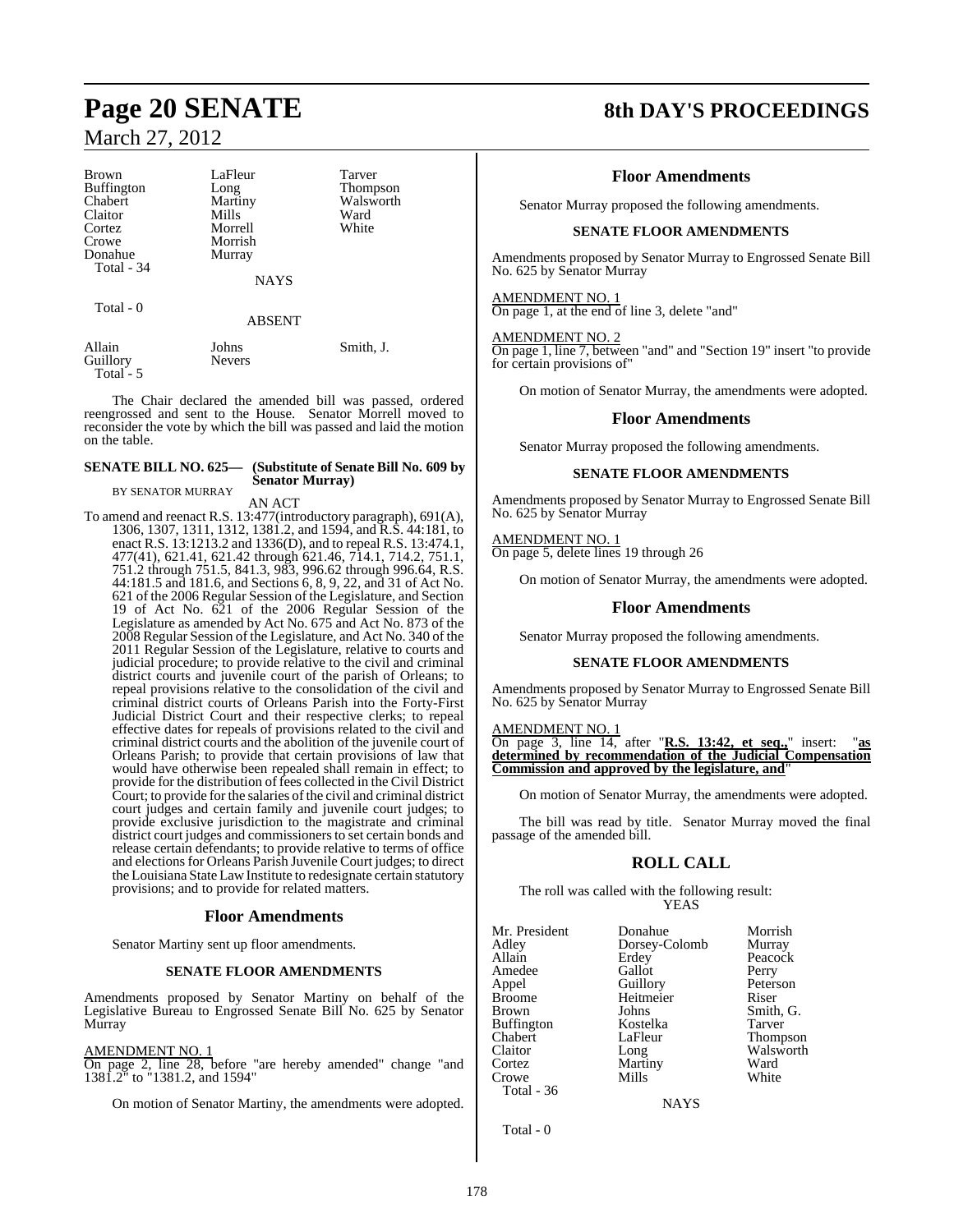# **8th DAY'S PROCEEDINGS Page 21 SENATE**

#### ABSENT

Total - 3

Morrell Nevers Smith, J.

The Chair declared the amended bill was passed, ordered reengrossed and sent to the House. Senator Murray moved to reconsider the vote by which the bill was passed and laid the motion on the table.

#### **SENATE BILL NO. 192—**

BY SENATORS ADLEY, ALARIO, ALLAIN, AMEDEE, APPEL, BROOME,<br>CORTEZ, CROWE, DONAHUE, DORSEY-COLOMB, HEITMEIER, JOHNS,<br>KOSTELKA, LAFLEUR, LONG, MURRAY, PEACOCK, RISER, GARY<br>SMITH, TARVER, THOMPSON, WALSWORTH AND WARD

AN ACT

To enact R.S. 37:3650, relative to professions and occupations; to provide for certain licensure ofindividualswith military training and experience; to provide terms, conditions, procedures and requirements; to provide for licensure by endorsement for spouses of such individuals; and to provide for related matters.

#### **Floor Amendments**

Senator Adley proposed the following amendments.

#### **SENATE FLOOR AMENDMENTS**

Amendments proposed by Senator Adley to Engrossed Senate Bill No. 192 by Senator Adley

AMENDMENT NO. 1

On page 1, line 4, after "requirements;" insert "to provide certain exceptions;"

AMENDMENT NO. 2

On page 2, line 7, after "**not**" change "**committed any act**" to "**been disciplined**"

AMENDMENT NO. 3 On page 2, line 12, change "**individual**" to "**applicant**"

AMENDMENT NO. 4 On page 2, line 14, change "**individual**" to "**applicant**"

AMENDMENT NO. 5 On page 3, line 3, after "**not**" change "**committed any act**" to "**been disciplined**"

AMENDMENT NO. 6

On page 3, line 19, after "**board.**" insert the following: "**Each professional or occupational licensing board shall adopt rules in accordance with the Administrative Procedure Act for the issuance of a temporary practice permit and such rules shall ensure the public health and safety.**"

AMENDMENT NO. 7 On page 3, line 25, before "**this**" insert "**the provisions of**"

#### AMENDMENT NO. 8

On page 4, after line 6, insert the following:

"**I. The provisions of this Section shall not apply to any applicant receiving a dishonorable discharge or a military spouse whose spouse received a dishonorable discharge.**

**J. The provisions of this Section shall not apply to a license issued and regulated under the authority of the judicial branch of government.**"

On motion of Senator Adley, the amendments were adopted.

The bill was read by title. Senator Adley moved the final passage of the amended bill.

# March 27, 2012

### **ROLL CALL**

The roll was called with the following result:

YEAS

Mr. President Donahue Murray<br>Adley Dorsey-Colomb Peacock Allain Erdey Perry<br>
Amedee Guillory Peterson Amedee Guillory Peters<br>
Appel Heitmeier Riser Appel Heitmeier<br>Broome Johns Broome Johns Smith, G.<br>Brown Kostelka Tarver Buffington<br>Chabert Chabert Long Walsworth<br>Claitor Martiny Ward Cortez Mills<br>Crowe Morrish Crowe Total - 35

Dorsey-Colomb Kostelka Tarver<br>LaFleur Thompson Martiny Ward<br>
Mills White

NAYS

ABSENT

Smith, J.

Gallot Nevers<br>Morrell Smith, Total - 4

Total - 0

The Chair declared the amended bill was passed, ordered reengrossed and sent to the House. Senator Adley moved to reconsider the vote by which the bill was passed and laid the motion on the table.

#### **Senate Bills and Joint Resolutions on Third Reading and Final Passage, Subject to Call**

#### **Called from the Calendar**

Senator Morrell asked that Senate Bill No. 262 be called from the Calendar.

**SENATE BILL NO. 262—** BY SENATOR MORRELL

AN ACT

To amend and reenact R.S. 26:80(A), the introductory paragraph of  $(F)(2)$ , and  $(H)$  and  $280(A)$ , the introductory paragraph of  $(F)(2)$ , and (H), and to enact R.S. 26:80(I), (J), and (K), and 280(I), (J) and  $(K)$ , relative to the office of alcohol and tobacco control, to provide relative to the qualifications of applicants for alcoholic beverage permits; to provide relative to the consideration of arrests, summons, charges, or indictments of applicants; to provide relative to the duty of licensees and permitees to provide certain information to the commissioner; and to provide for related matters.

The bill was read by title. Senator Morrell moved the final passage of the previously amended bill.

#### **ROLL CALL**

The roll was called with the following result:

Murray

#### YEAS

Mr. President Johns Peacock<br>
Allain LaFleur Perry Allain LaFleur Perry<br>Appel Martiny Peterson Appel Martiny<br>Brown Mills Chabert Morrell<br>Dorsev-Colomb Morrish Dorsey-Colomb<br>Gallot Total - 19

Mills Smith, G.<br>Morrell Tarver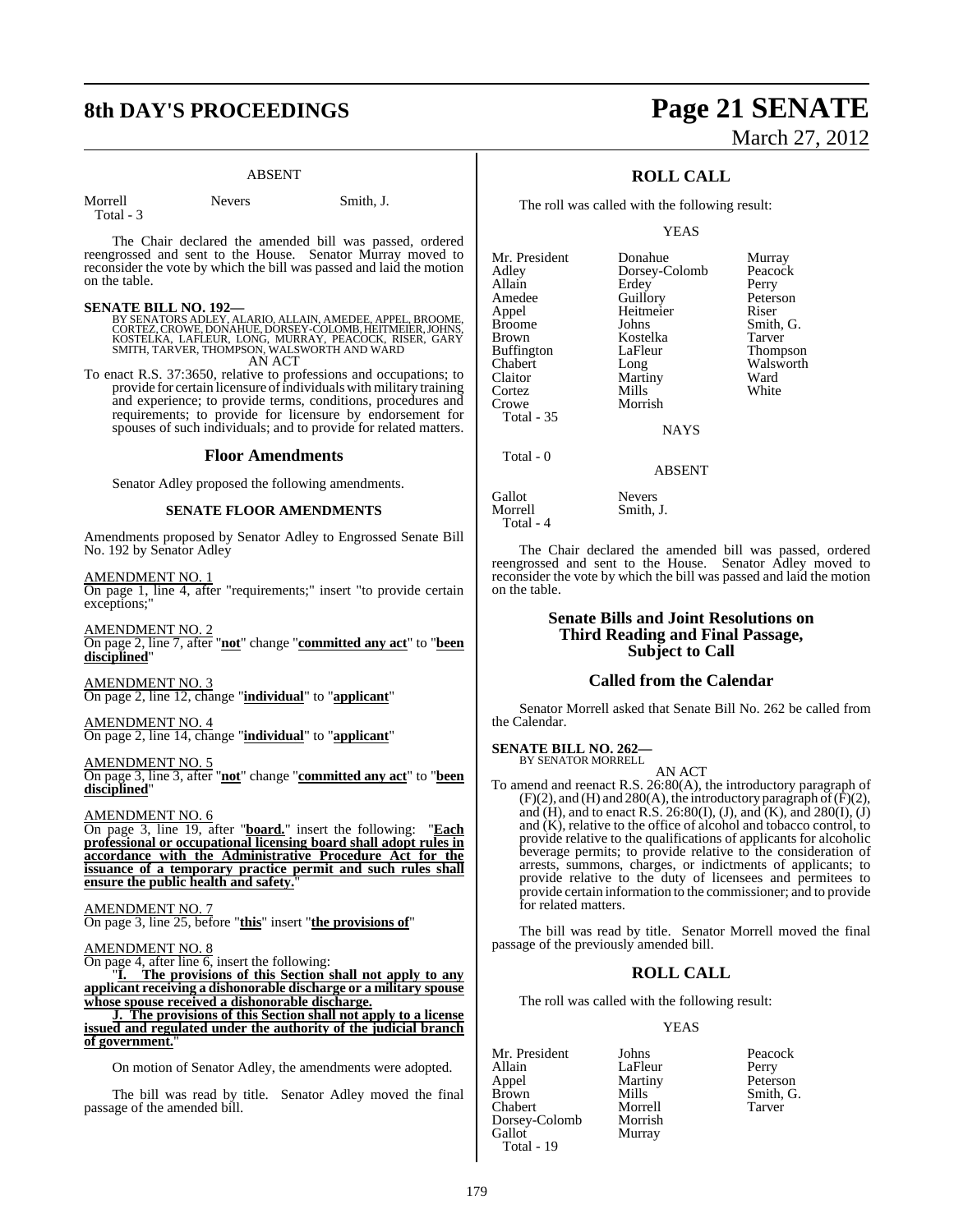# **Page 22 SENATE 8th DAY'S PROCEEDINGS** March 27, 2012

#### **NAYS**

Adley Erdey Thompson<br>Amedee Guillory Walsworth Buffington Heitmeier Ward<br>Claitor Kostelka White Claitor Kostelka<br>Cortez Long Cortez Long<br>
Donahue Riser Donahue Total - 16

Guillory Walsworth<br>
Heitmeier Ward

ABSENT

Broome Nevers<br>Crowe Smith. Total - 4

Smith, J.

The Chair declared the previously amended bill failed to pass.

#### **Notice of Reconsideration**

Senator Morrell moved to reconsider on the next Legislative Day the vote by which the previously amended bill failed to pass.

#### **Explanation of Vote**

Senator Crowe stated he appeared as absent on the vote on Senate Bill No. 262. He intended to vote nay and asked that the Official Journal so state.

#### **Called from the Calendar**

Senator Riser asked that Senate Bill No. 391 be called from the Calendar.

#### **SENATE BILL NO. 391—** BY SENATOR RISER

AN ACT

To amend and reenact R.S. 22:833(A)(1) and to enact R.S. 22:833(E), relative to the authorization of local taxes; to provide with respect to the exemption of Louisiana Medicaid programs from taxes imposed by a municipal or parochial corporation; to provide for an effective date; and to provide for related matters.

#### **Floor Amendments**

Senator Riser proposed the following amendments.

#### **SENATE FLOOR AMENDMENTS**

Amendments proposed by Senator Riser to Engrossed Senate Bill No. 391 by Senator Riser

#### AMENDMENT NO. 1

On page 1, line 15, after "than" insert "**insurers providing services or benefits through a contract with**"

On motion of Senator Riser, the amendments were adopted.

The bill was read by title. Senator Riser moved the final passage of the amended bill.

#### **ROLL CALL**

The roll was called with the following result:

#### YEAS

| Mr. President | Donahue       | Morrish   |
|---------------|---------------|-----------|
| Adley         | Dorsey-Colomb | Murray    |
| Allain        | Erdey         | Peacock   |
| Amedee        | Gallot        | Perry     |
| Appel         | Guillory      | Peterson  |
| <b>Broome</b> | Heitmeier     | Riser     |
| Brown         | Johns         | Smith, G. |

| <b>Buffington</b><br>Chabert<br>Claitor<br>Cortez<br>Crowe | Kostelka<br>LaFleur<br>Long<br>Martiny<br>Mills | Tarver<br>Thompson<br>Walsworth<br>Ward<br>White |
|------------------------------------------------------------|-------------------------------------------------|--------------------------------------------------|
| Total - $36$                                               | <b>NAYS</b>                                     |                                                  |
| Total - 0                                                  | <b>ABSENT</b>                                   |                                                  |
| Morrell<br>Total - 3                                       | <b>Nevers</b>                                   | Smith, J.                                        |

The Chair declared the amended bill was passed, ordered reengrossed and sent to the House. Senator Riser moved to reconsider the vote by which the bill was passed and laid the motion on the table.

#### **Rules Suspended**

Senator Thompson asked for and obtained a suspension of the rules to revert to the Morning Hour.

#### **Introduction of Senate Bills and Joint Resolutions**

**SENATE BILL NO. 632—** BY SENATOR MARTINY

AN ACT

To amend and reenact R.S. 33:9124(E), relative to the Jefferson Parish Communication District; to provide for the authority to fund certain dispatching services; to provide for an effective date; and to provide for related matters.

The bill was read by title and placed on the Calendar for a second reading.

#### **SENATE BILL NO. 633—** BY SENATOR JOHNS

AN ACT

To amend and reenact R.S. 14:68.2 and to enact R.S. 14:68.2.1, relative to crimes involving the supplemental nutrition assistance program; to create the crime of unauthorized use of supplemental nutrition assistance program benefits or supplemental nutrition assistance program benefit access devices and the crime of failure to report unauthorized use of supplemental nutrition assistance program benefits; to provide for definitions; to provide for penalties; and to provide for related matters.

The bill was read by title and placed on the Calendar for a second reading.

#### **SENATE BILL NO. 634—**

BY SENATOR MORRISH

AN ACT To amend and reenact R.S. 32:707(I)(1)(f) and R.S. 45:164(A), 178, and 200.3, and to enact R.S. 32:707(N) and R.S. 47:469.1, relative to vehicles; to prohibit operation of vehicles issued a reconstructed title as a motor carrier of passengers or as a public carrier vehicle; and to provide for related matters.

The bill was read by title and placed on the Calendar for a second reading.

**SENATE BILL NO. 635** BY SENATOR LAFLEUR

#### AN ACT

To amend and reenact R.S. 17:3802(C)(5), relative to the Louisiana Quality Education Support Fund; to provide for payment of certain costs attributable to the State Board of Elementary and Secondary Education related to the use of external peer-review consultants; and to provide for related matters.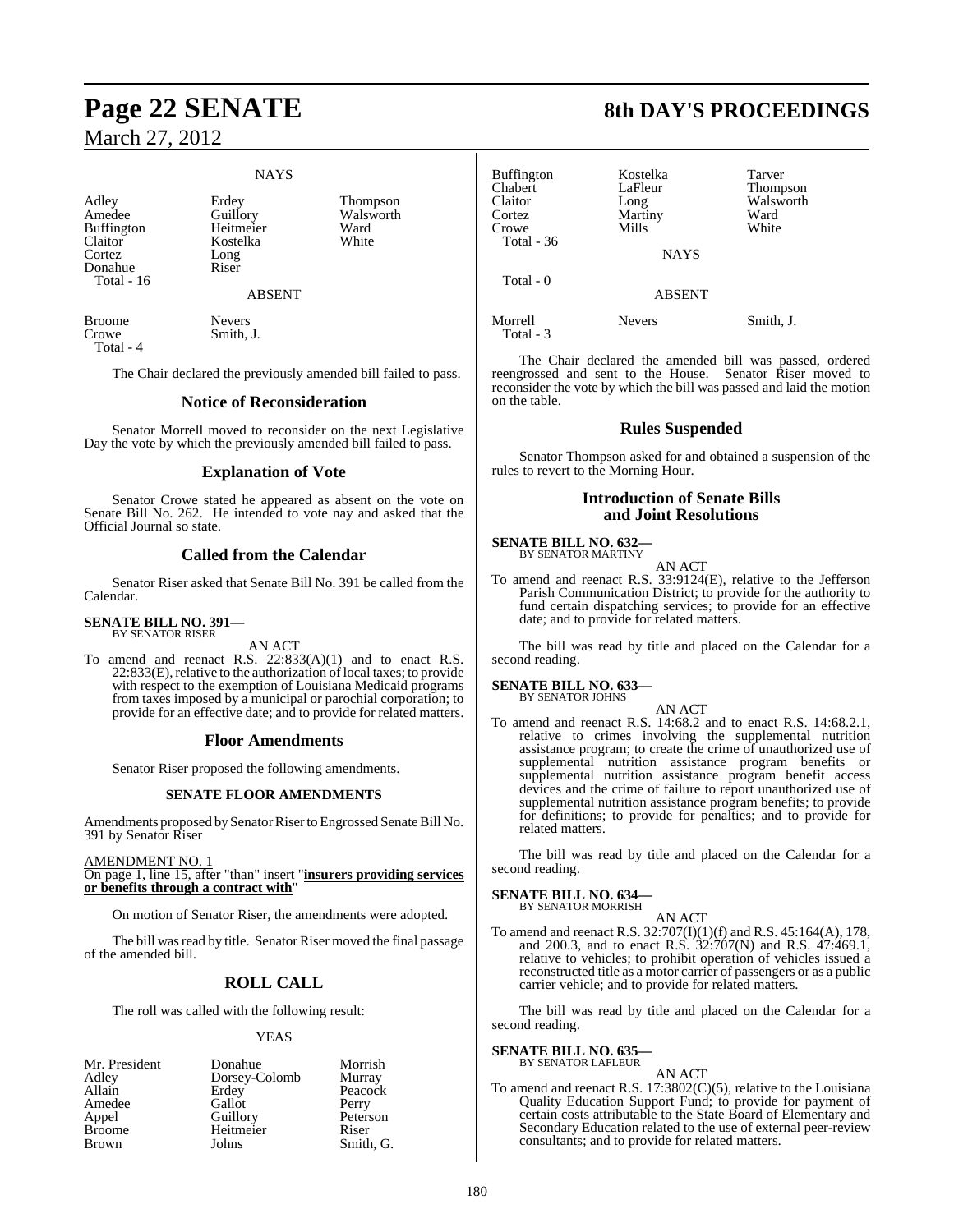# **8th DAY'S PROCEEDINGS Page 23 SENATE**

# March 27, 2012

The bill was read by title and placed on the Calendar for a second reading.

# **SENATE BILL NO. 636—** BY SENATOR DORSEY-COLOMB

AN ACT

To enact R.S. 22:1076.1, relative to required health insurance coverage for hospitalization after a mastectomy; and to provide for related matters.

The bill was read by title and placed on the Calendar for a second reading.

#### **Introduction of Senate Resolutions**

#### **SENATE RESOLUTION NO. 24—** BY SENATOR MARTINY

A RESOLUTION

To commend the Louisiana Physical Therapy Association for its outstanding achievements and to designate the week of March 26, 2012, as Louisiana Physical Therapy Association Week.

The resolution was read by title and placed on the Calendar for a second reading.

#### **SENATE RESOLUTION NO. 25—** BY SENATOR ADLEY

A RESOLUTION

To express the sincere condolences of the Senate of the Legislature of Louisiana upon the death of United States Air Force Technical Sergeant Daniel Douville in combat in Operation Enduring Freedom.

The resolution was read by title and placed on the Calendar for a second reading.

#### **SENATE RESOLUTION NO. 26—** BY SENATOR ADLEY

A RESOLUTION

To express the sincere condolences of the Senate of the Legislature of Louisiana upon the death of United States Navy Chief Petty Officer Robert J. Reeves in Operation Enduring Freedom.

The resolution was read by title and placed on the Calendar for a second reading.

#### **SENATE RESOLUTION NO. 27—** BY SENATOR ADLEY

A RESOLUTION

To express the sincere condolences of the Senate of the Legislature of Louisiana upon the death of United States Marine Corps Corporal Matthew T. Richard in combat in Operation Enduring Freedom.

The resolution was read by title and placed on the Calendar for a second reading.

#### **SENATE RESOLUTION NO. 28—** BY SENATOR ADLEY

A RESOLUTION

To express the sincere condolences of the Senate of the Legislature of Louisiana upon the death of United States Navy Lieutenant Commander Jonas Kelsall in Operation Enduring Freedom

The resolution was read by title and placed on the Calendar for a second reading.

#### **Introduction of Senate Concurrent Resolutions**

# **SENATE CONCURRENT RESOLUTION NO. 40—** BY SENATOR PERRY

A CONCURRENT RESOLUTION

To urge and request the Coastal Protection and Restoration Authority, in conjunction with appropriate member agencies, to

jointly study the freshwater needs of the Mermentau Basin and the feasibility of diverting Atchafalaya River water into the Mermentau Basin.

The resolution was read by title and placed on the Calendar for a second reading.

### **Message from the House**

#### **ASKING CONCURRENCE IN HOUSE CONCURRENT RESOLUTIONS**

March 27, 2012

To the Honorable President and Members of the Senate:

I am directed to inform your honorable body that the House of Representatives has finally passed and asks your concurrence in the following House Concurrent Resolutions:

HCR NO.54 HCR NO. 55 HCR NO. 56

Respectfully submitted, ALFRED W. SPEER Clerk of the House of Representatives

#### **House Concurrent Resolutions on First Reading**

## **HOUSE CONCURRENT RESOLUTION NO. 54—** BY REPRESENTATIVE DIXON A CONCURRENT RESOLUTION

To commend the Peabody Magnet High School boys basketball team upon winning the 2012 Class 4A state championship.

The resolution was read by title and placed on the Calendar for a second reading.

#### **HOUSE CONCURRENT RESOLUTION NO. 55—** BY REPRESENTATIVE HOLLIS

A CONCURRENT RESOLUTION

To recognize "Le Tour d'Iberville" as part of the Lacombe Cultural Heritage Corridor.

The resolution was read by title and placed on the Calendar for a second reading.

# **HOUSE CONCURRENT RESOLUTION NO. 56—** BY REPRESENTATIVE SIMON

A CONCURRENT RESOLUTION To proclaim November 2012 as chronic obstructive pulmonary disease (COPD) awareness month in Louisiana.

The resolution was read by title and placed on the Calendar for a second reading.

#### **Rules Suspended**

Senator LaFleur asked for and obtained a suspension of the rules to recall Senate Bill No. 569 from the Committee on Transportation, Highways and Public Works.

# **SENATE BILL NO. 569—** BY SENATOR LAFLEUR

AN ACT To amend and reenact R.S.  $32:398(F)$ , (G), and (K)(1)(a) and (2), relative to accident reports; and to provide for related matters.

On motion of Senator LaFleur the bill was read by title and withdrawn from the files of the Senate.